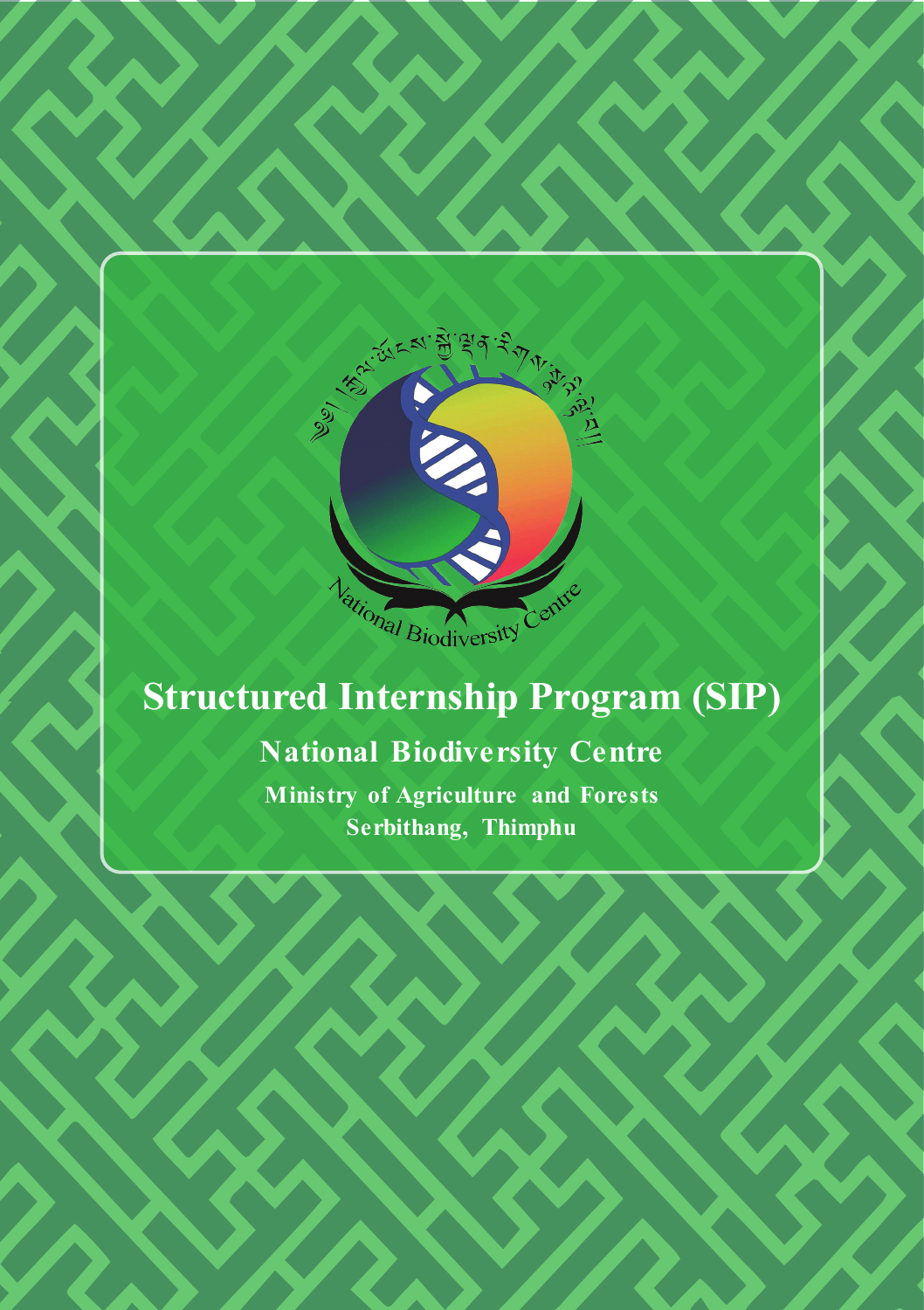#### **Editor:**

Dr. Karma Dema Dorii, Program Director, NBC.

### **Compiled and Edited By:**

Kencho Dorji, NBC.

#### **Contributors:**

Asta Maya Tamang, PGR Rinchen Yangzom, NH Mani Prasad Nirola, BP Choki Gyeltshen, BIMS Tshering Dorii, AnGR Pem Zam, RBGS

### **Published By:**

National Biodiversity Centre (NBC) Ministry of Agriculture and Forests Royal Government of Bhutan Serbithang, Thimphu 11001, Bhutan P.O. Box: 875 Phone: +975-2-351417 / 02-351219 Email: nbc.moaf@gmail.com www.nbc.gov.bt (NBC Website) www.biodiversity.bt (Bhutan Biodiversity Portal) Facebook @NBCBhutan

November 2021

© National Biodiversity Centre, Thimphu, 2021.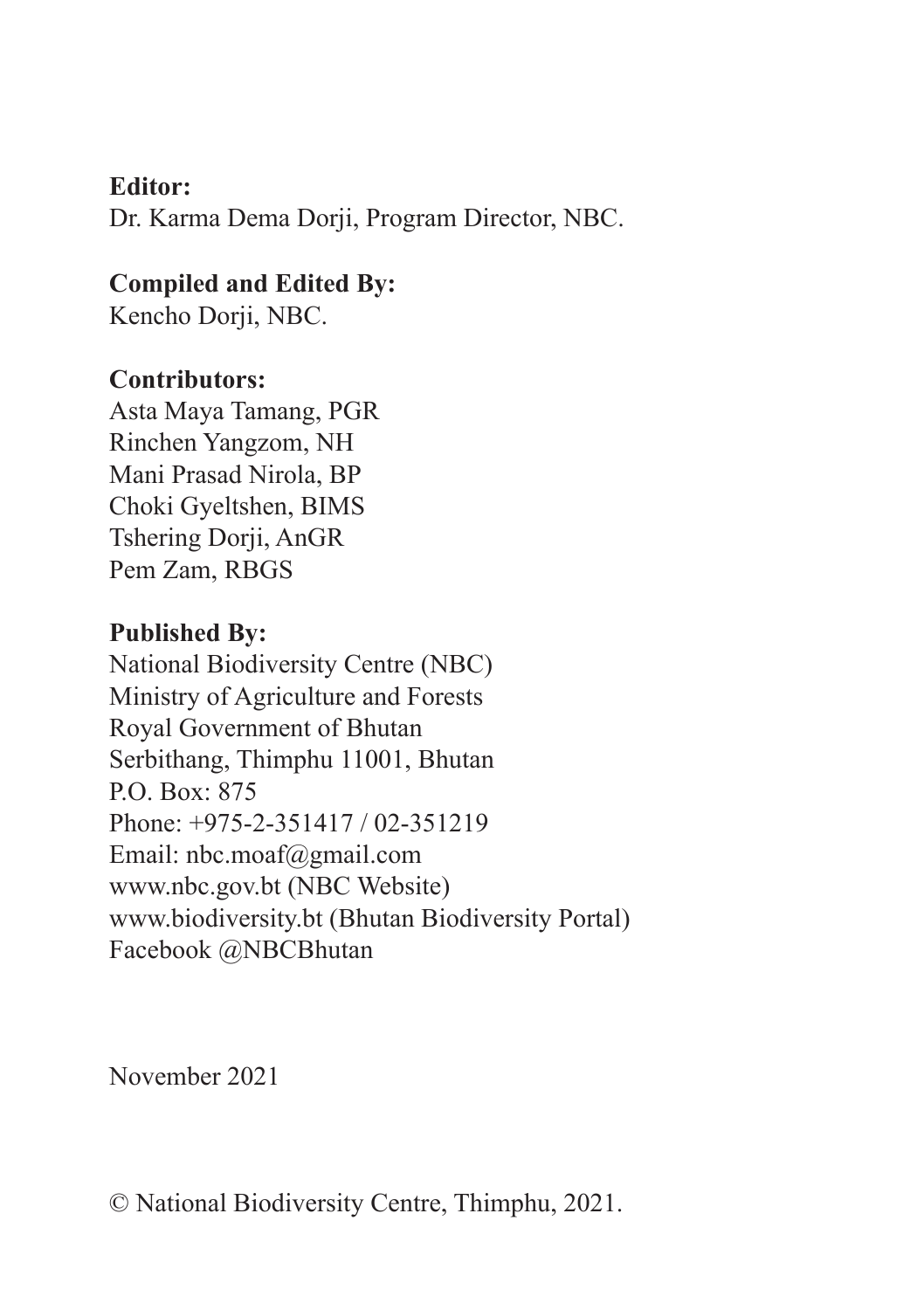# **Background**

Every breath we take, every drop of water we drink and every mouthful of food we eat is dependent on biodiversity. Biodiversity remains a pivotal part of Bhutan's rich natural heritage. As an agrarian society, biodiversity holds great economic, social, ecological, cultural and spiritual importance and has always been a source of sustenance, tradition and spiritual well-being (Ministry of Agriculture and Forests, 2014). In fact biodiversity conservation is fundamental and imperative to guarantee our health, wealth, food security, fuel, services we depend on and is key to resilience to climate change. There is no development and prosperity without biodiversity conservation. Effective biodiversity conservation requires intervention from a range of organizations and it is the responsibility of every individual to conserve the biodiversity through their own actions.

Therefore, the structured internship program under the National Biodiversity Centre (NBC) is designed to provide students of environment and climate studies, life sciences, biology and other related subjects the opportunity for a substantive practical experiences and theoretical knowledge in the field of biodiversity conservation and sustainable utilization under various Programs at the NBC.

During the course of an internship at NBC, the students will be engaged in various programs and activities of the Centre and receive both theoretical lessons and hands-on experiences on biodiversity conservation. Practical sessions are planned simultaneously with the daily activities of the Centre to provide the students with actual work experiences in an institutional set up. The learning sessions at the NBC will complement their academic studies with both theory and workforce-skills components.

Over the years NBC hosted many students from various academic institutes both national and international. The internship service provided by the Centre was very much appreciated by the interns so much so that some of them chose to work at NBC after their graduation and having been selected as Civil Servants.

The Centre, up until now hosted interns on a rather ad hoc basis i.e.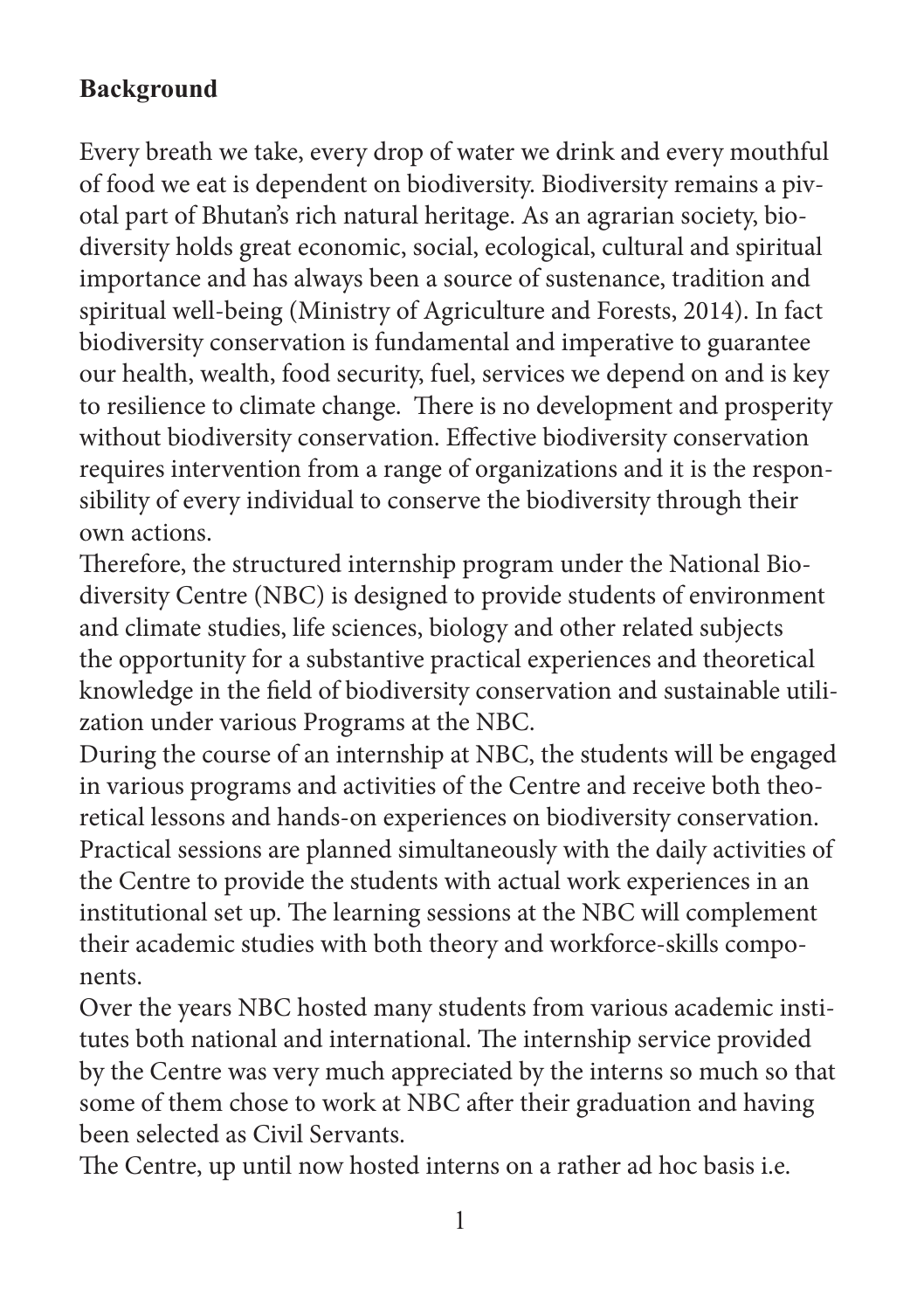whenever it was approached by students or anyone else who wanted to be attached to the Centre for varying durations to gain some work experience or for some additional knowledge and information on biodiversity. Despite the heavy workload of the Centre on its limited staff number, NBC never refused anyone seeking an attachment or an internship at the Centre. With the experiences gained over the years of hosting interns and attachés, NBC has now decided to mainstream the internship program as one of the regular programs of the Centre. The following are the main objectives of regularizing the internship program.

### **Objectives of the structured internship program**

- 1. To avoid ad-hoc internship program and streamline the program at the Centre.
- 2. To enable the Centre to prepare comprehensive internship programs and lessons to host and engage the interns meaningfully.
- 3. To cater to the needs of the academic institutions.
- 4. To provide opportunities to the academic institutions to plan and engage students in biodiversity related learnings.
- 5. To establish coherence between the needs of the academic institutions and the expertise and facilities of various programs under NBC
- 6. To promote participation and commitments of academic institutions, students and individuals in the conservation and sustainable utilization of biodiversity and consumption pattern for climate action
- 7. To create awareness on the importance of biodiversity and impart knowledge and skills in biodiversity conservation and sustainable use principles and practices.
- 8. To provide theoretical and practical knowledge on biodiversity and its sustainable utilization.
- 9. To enable the Programs to feature the internship program in the annual work plans and accordingly put in budget requests.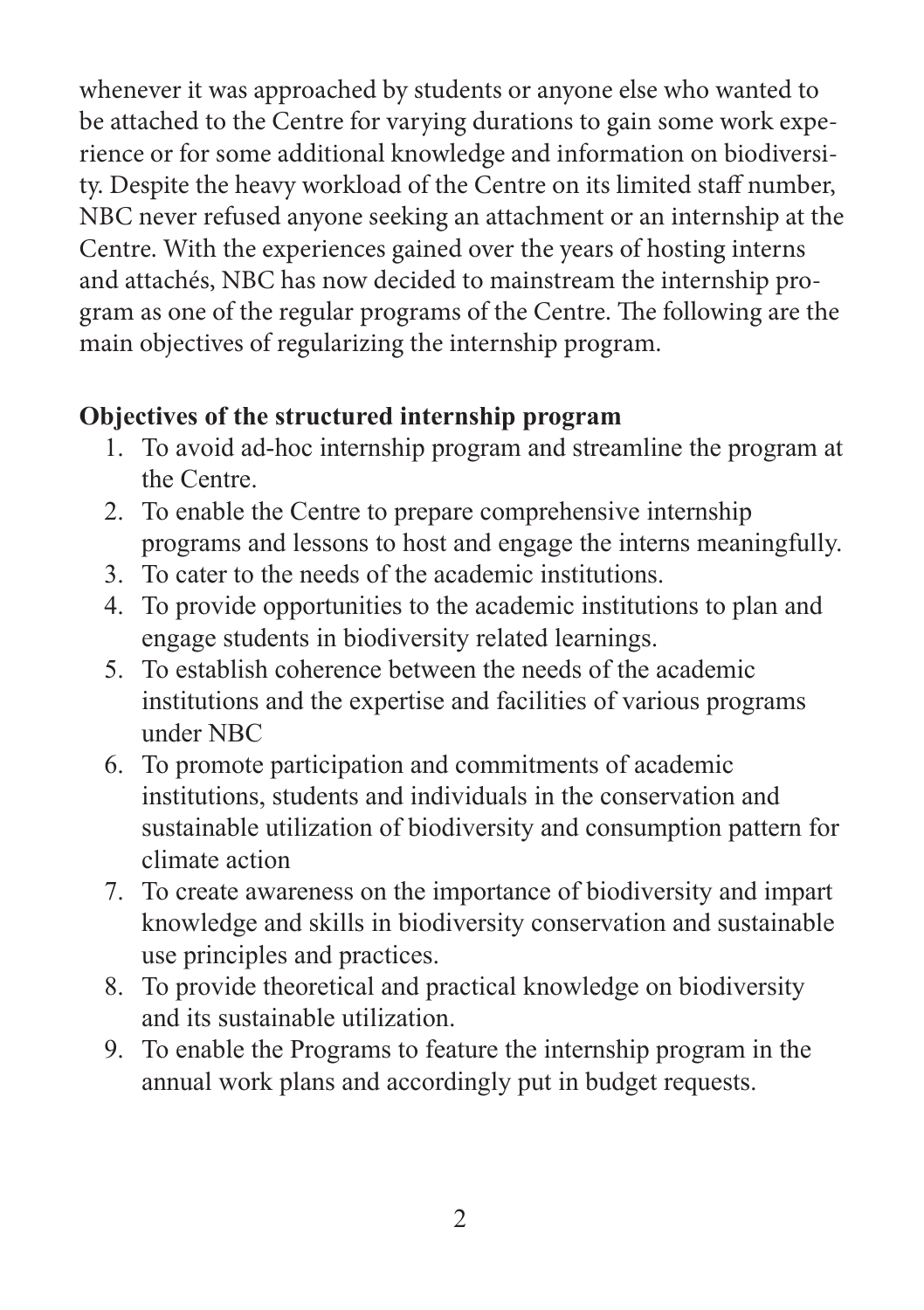### **Conditions of the program**

The following conditions have been formulated for the benefit of all parties i.e. the Centre, Academic Institutes and Students involved in the internship program:

- Students intending to apply for an internship at the NBC should send in their application to the Program Director in advance, at least one month prior to the date of joining the internship program. The application should be routed through the college administration for those students whose internship program is included in their academic module. However, for those students applying voluntarily can either apply through their college administration or on their own.
- Academic institutions with internship program in their academic module should clearly communicate the requirements to be met by the NBC before placing the interns.
- The internship program will require a full-time commitment during the period of their internship.
- The minimum duration of internship at the NBC is one month, and the students intending to apply are expected to plan accordingly.
- Interns will be directly supervised by the respective staff under each Program.
- Concerned Academic Institutes will keep in touch with the Centre and monitor the performance/conduct of their intern students
- All interns will have an equal opportunity to work and learn under each Program of the NBC on a rotational basis, and also engage in short field visits planned by the respective programs where feasible.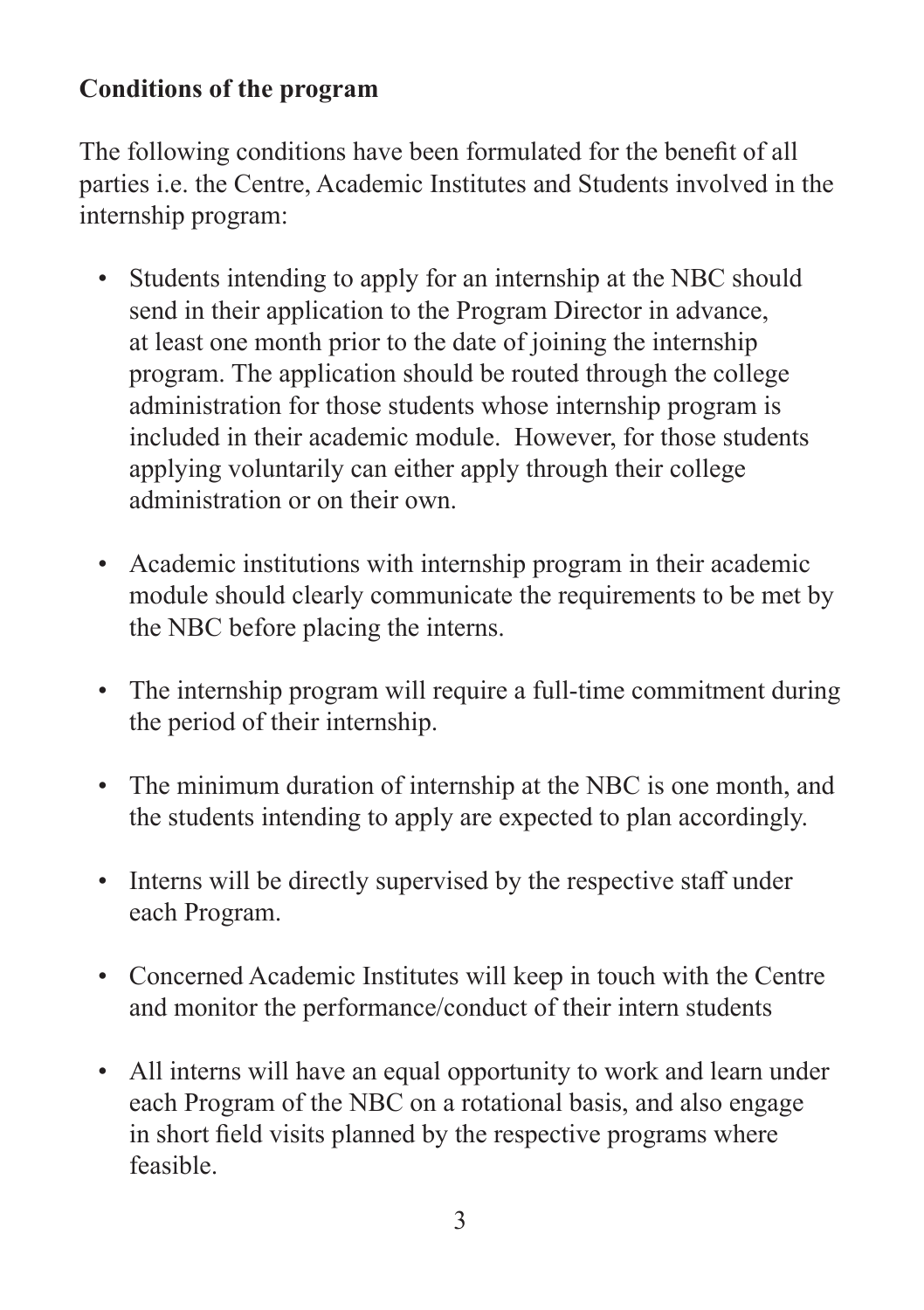- Interns wishing to focus only on one particular program during the entire internship period may choose to do so upon informing the intern coordinator of the Centre on the first day of their internship.
- Interns will also have the opportunity to attend workshops and seminars organized by the Centre if it is relevant to their field of study.
- The Centre would also engage the interns in some studies/research works as and when required/wherever possible.
- Interns will be required to follow official summer and winter timings and five days a week routine for the entire internship period, except for the government holidays.
- As the Centre is located quite far from the main town in Thimphu, the interns are expected to arrange their own transportation to and from the office.
- Interns are expected to make a brief presentation at the end of their internship program, describing their learning outcomes, social life at the NBC, feedbacks and recommendations to improve the internship program at the Centre. This is to assess, how meaningfully the Centre managed to engage the interns and also to help the students with their institutional requirements of reporting and presentation on what they learnt.
- Interns will be awarded with a certificate of participation and completion at the end of their internship program.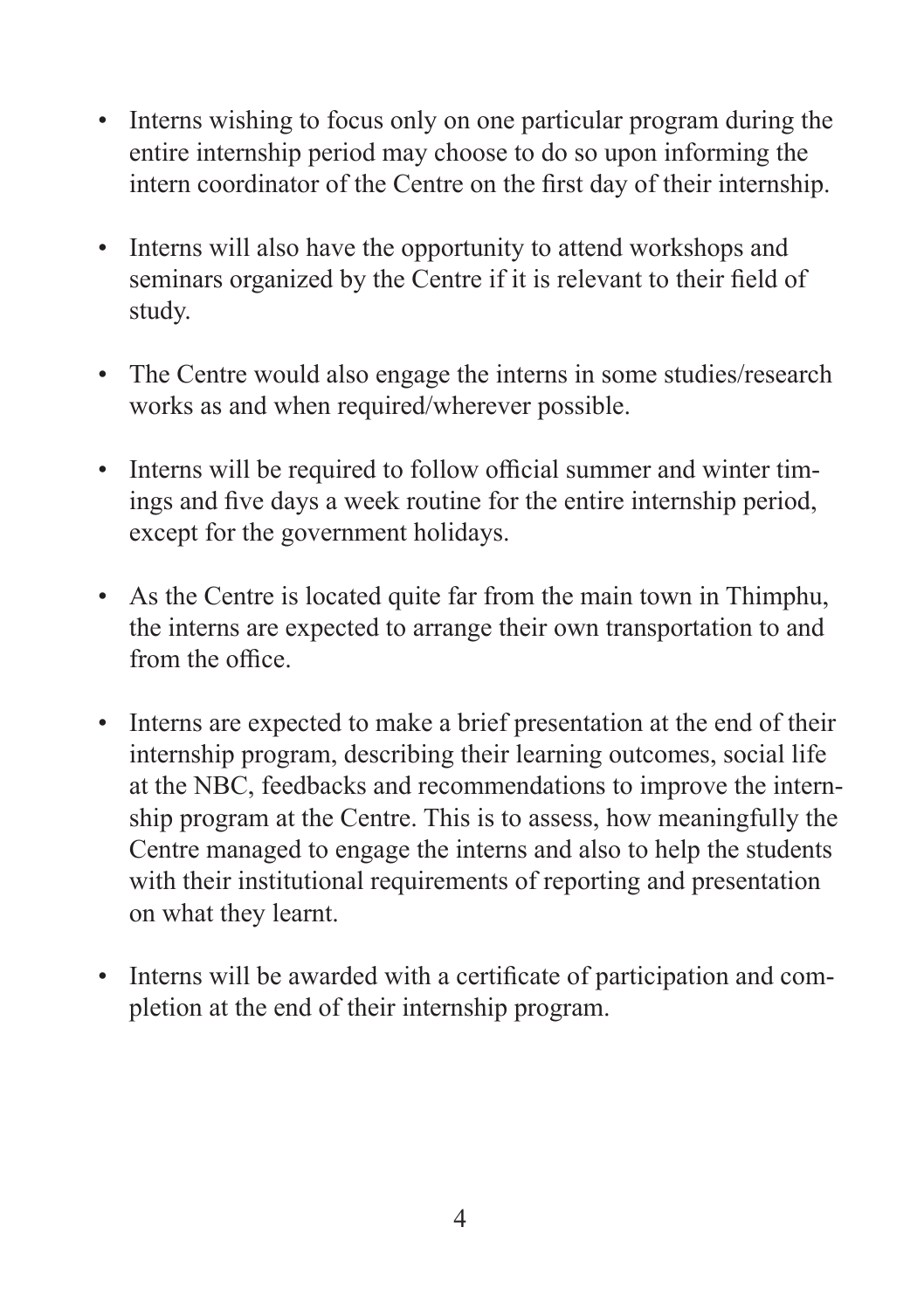# **Expected outcomes**

The internship program through a blend of theoretical and hands-on task, offers an opportunity to impart knowledge and skills that will help the interns with their assignments and future endeavors.

- Upon completion of the internship program, the interns should be able to understand how NBC is working towards biodiversity conservation and its sustainable utilization.
- The internship program is expected to impart valuable practical skills, boost self-confidence, develop networks and offer opportunities for them to explore possible career paths so that they can have an advantage in the job market.

The course component and lessons for the interns are described and listed under the respective Programs of the NBC. Following are the Programs under the NBC;

- 1. Plant Genetic Resources Conservation Program (PGR)
- 2. Animal Genetic Resources Conservation Program (AnGR)
- 3. Biodiversity Information Management Program (BIMP)
- 4. Bio-Prospecting and Access & Benefit Sharing Program (BP & ABS)
- 5. National Herbarium (NH)
- 6. Royal Botanical Garden, Serbithang (RBGS)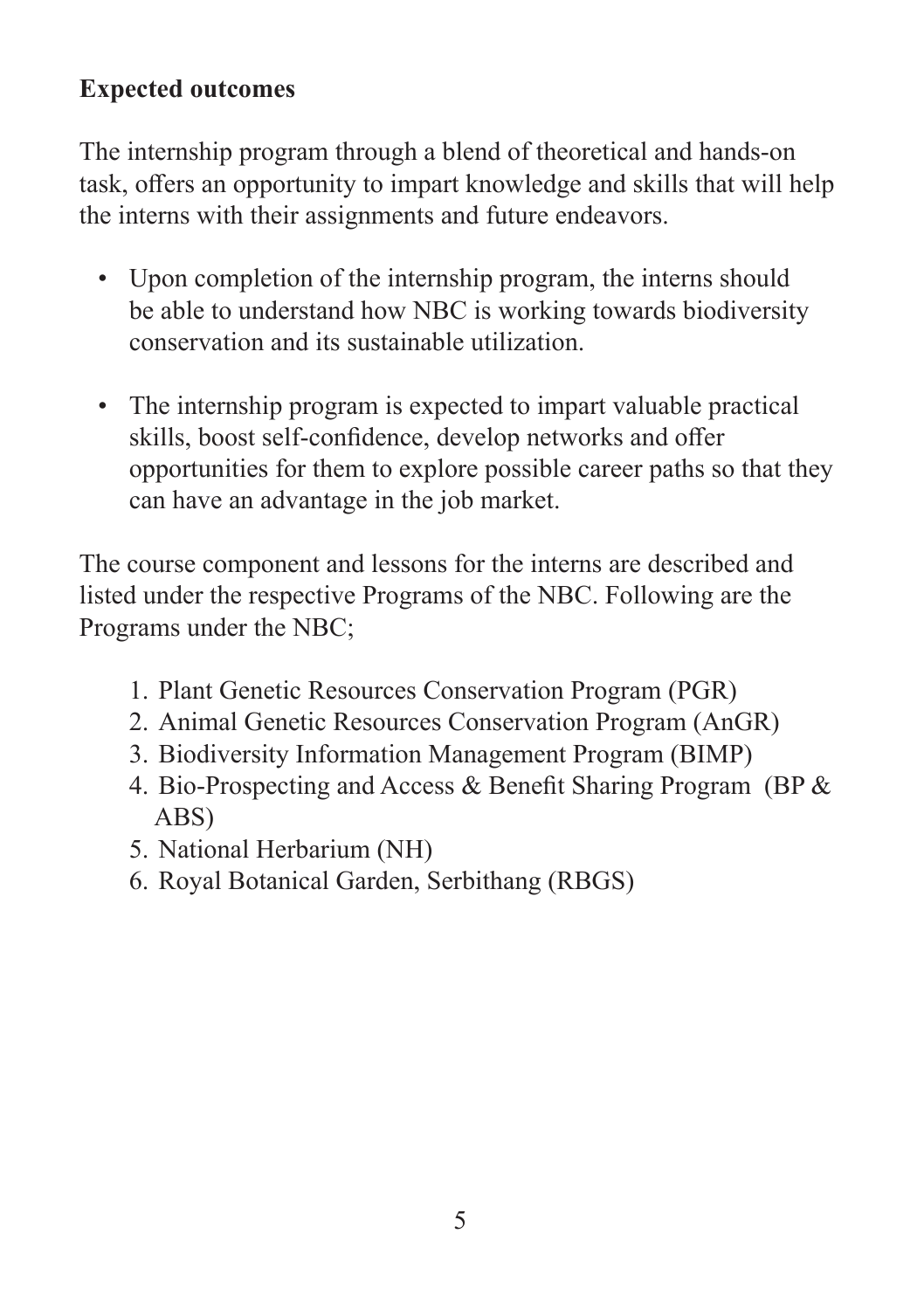### **I. Conservation and Sustainable Use of Plant Genetic Resources for Food and Agriculture (PGR Program)**

# **Mandates of the PGR Program**

- 1. Assess, document and status reporting of plant genetic resources for food and agriculture.
- 2. Coordinate and implement on-farm conservation and sustainable use programs of plant genetic resources for food and agriculture.
- 3. Serve as the national repository for PGRFA germplasm.
- 4. Develop policies and strategies for effective conservation and sustainable use of PGRFA.
- 5. Develop protocols linking in situ and ex situ PGRFA conservation programs.
- 6. Coordinate and implement targeted interventions for prioritized PGRFA.
- 7. Conduct research and studies on PGRFA diversity to generate required information.
- 8. Provide germplasm and associated information for breeding and utilization.
- 9. Promote public awareness on the importance of plant genetic resources for food and agriculture for food and nutrition security.
- 10. Promote regional and international linkages for technology transfer and effective conservation and management of plant genetic resources for food and agriculture.
- 11. Serve as the national nodal agency responsible for monitoring, implementing and reporting Global Plan of Action (GPA) for the Plant Genetic Resources for Food and Agriculture under the framework of FAO.

# **Program objectives**

- 1. To educate students in principles and practices of plant genetic resources management, utilization, and conservation.
- 2. To promote, maintain and enhance the use of plant genetic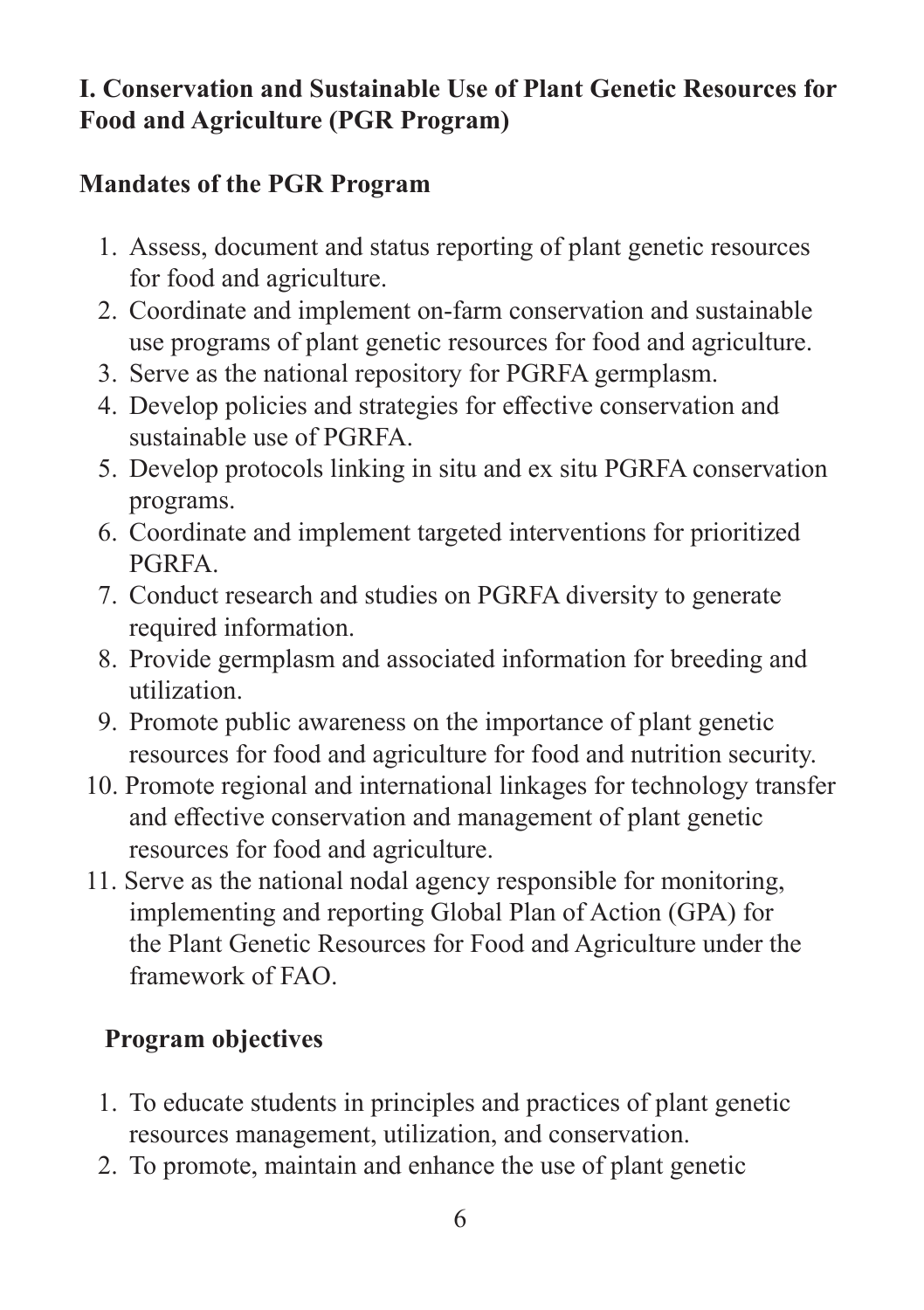resources for food and agriculture in enhancing sustainable food systems and farming system resilience.

- 3. To integrate PGRFA conservation and sustainable utilization into the higher education.
- 4. To promote inclusion of local crop genetic resources into agricultural extension packages and sustainable food systems.

# **Mode of program**

The structured program will be delivered through LR, PR, AS and SS.

- $LR =$  Lecture presentation includes direct contact hours through lecture presentations,
- $PR = Practical$  includes both laboratory works in processing germplasm and field works in the collection of germplasm.
- $AS =$  Assignment, includes non-contact hours to prepare written report for submission and PowerPoint presentation.
- SS = Self-study includes reading lecture notes, reading online references, etc

### **1. General topic: Agrobiodiversity, Options and strategies for conservation**

- a. Agrobiodiversity
- b. The role of agrobiodiversity
- c. What is happening to agrobiodiversity?
- d. Agrobiodiversity management from a sustainable livelihoods' perspective
- e. Plant genetic resources
- f. What is a landrace?
- g. Importance of plant genetic resources
- h. Farmer selection of agro-morphological characters for the next generation
- i. Farmer variety names
- j. Key factors influencing plant genetic resources diversity
- k. Benefits and opportunities from conservation
- l. Beneficiaries of conservation
- m. Options and Strategies for Plant Conservation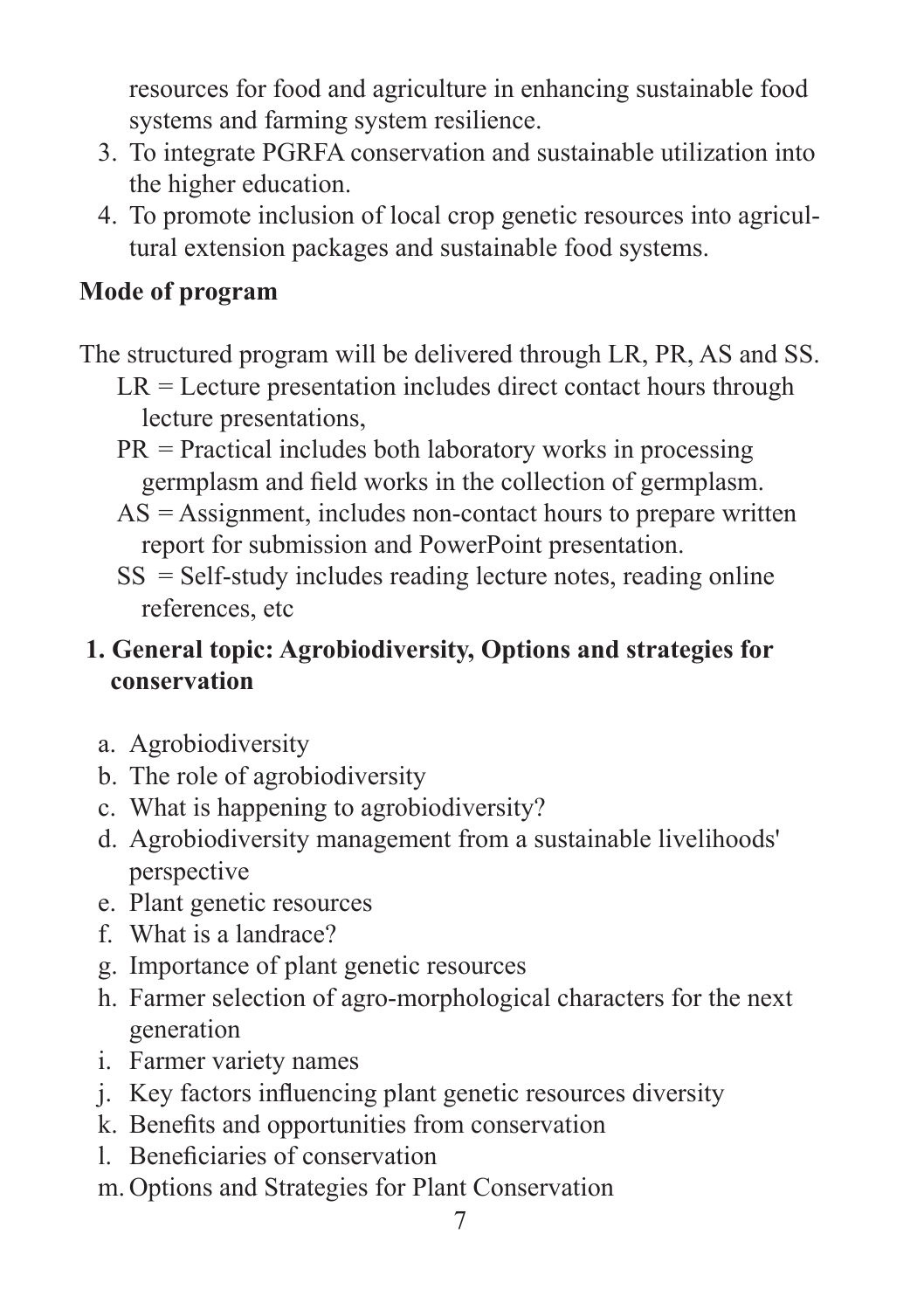### *2. In situ conservation*

### **2.1. Inventorying of PGRFA**

- a. Inventorying of PGRFA
- b. Diversity Wheel Analysis
- c. Develop pathways for interventions: Prioritization of crops and varieties for possible interventions
- d. Documentation of collected information on 'PGRFA inventory'
- e. Conduct varietal genetic erosion/build-up assessment

### **2.2. Enhancing the benefits for farmers from local crop diversity thereby enhancing utilization and ultimately enhancing conservation**

- a. Introduction
- b. Why in situ conservation on-farm?
- c. Farmer management of population structure
- d. Institutional frameworks for the implementation of on-farm conservation
- e. Identification of target crops
- f. Define criteria for site selection for on-farm conservation
- g. Site selection
- h. Diagnostic survey
- i. Community sensitization
- j. Who are involved in on-farm conservation?
- k. On-farm conservation
- **2.3. Improving the material itself/ developing farmer demanded varieties by participatory crop improvement by Participatory approaches or participatory techniques** 
	- a. Participatory Plant Breeding
	- b. Participatory Variety Selection
	- c. Evolutionary Plant Breeding

# **2.4. Identification of climate-smart crop germplasm**

- a. Climate Analogue tool
- b. Identification of climate analogue sites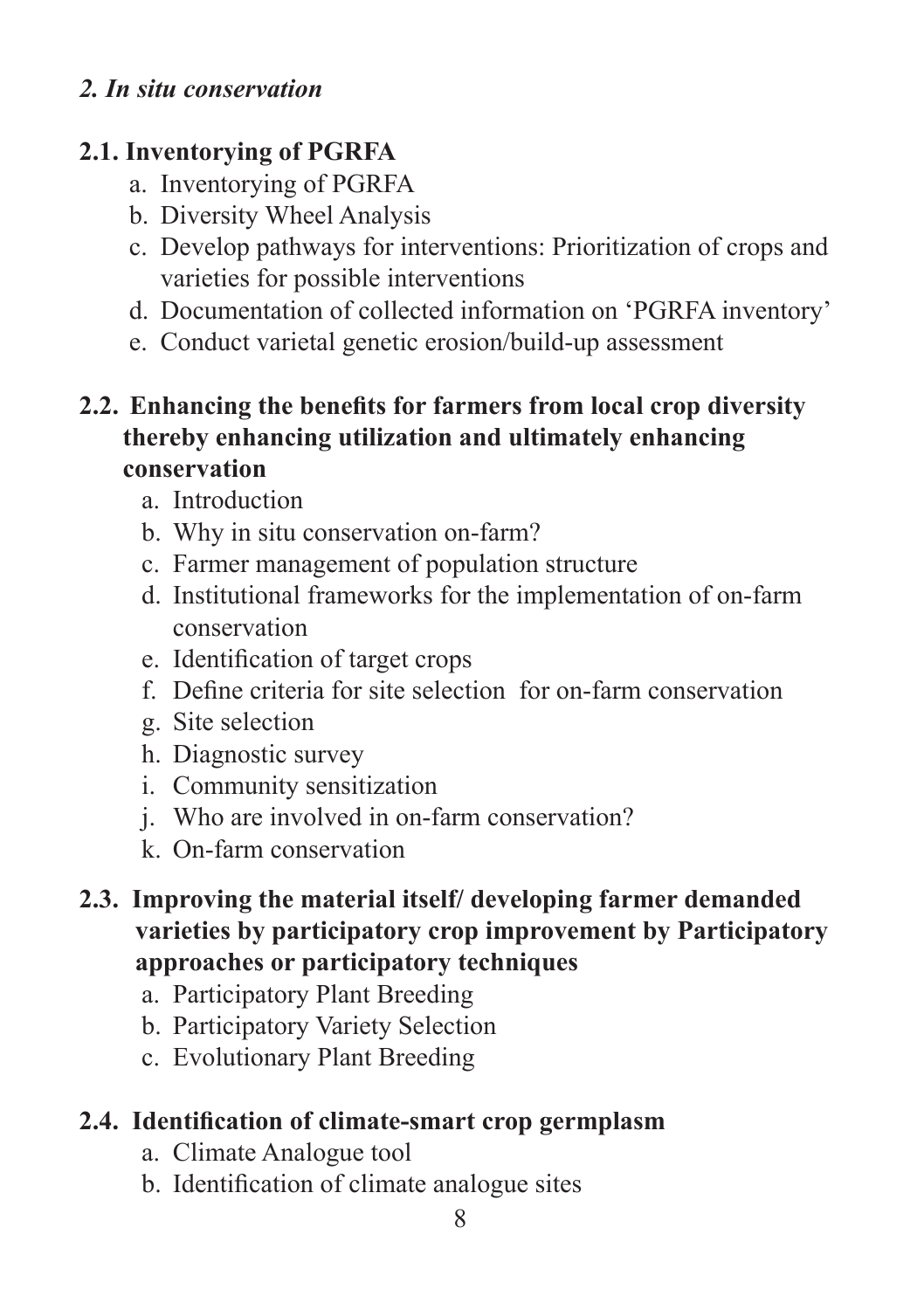- c. Identification of climate-smart germplasm
- d. Farmer resilience and adaptability

# **2.5. Seed systems and diversity/Strengthening farmers' seed management/I mproving farmers' access to genetic materials**

- a. Farmers access to crop diversity, seed systems
- b. Seed flows
- c. Key components of a seed system
- d. Informal (traditional) seed supply systems
- e. Formal seed supply systems,
- f. Community Biodiversity Registers
- g. Seed exchange networks
- h. Diversity fairs

# **2.6. Agricultural economics: Increasing the competitiveness of local crop genetic diversity for farmers and increasing consumer demand.**

- a. Adding value through processing
- b. Organic farming
- c. Value chains for neglected or underutilized species
- d. Marketing of specialty foods

### **2.7. The sustainable management of community diversity**

- a. CSB
- b. Seed Storage and Quality maintenance in Community Seed Banks
- c. Seed Viability Predictions and seed moisture in the community seed banks
- d. Diversity Blocks

# **2.8. Social, cultural and economic factors and crop genetic diversity**

- a. Social and cultural context
- b. Factors influencing farmer variety choice
- c. Linking farmer variety choice to on-farm diversity
- d. The value of local crop diversity to markets and to farmers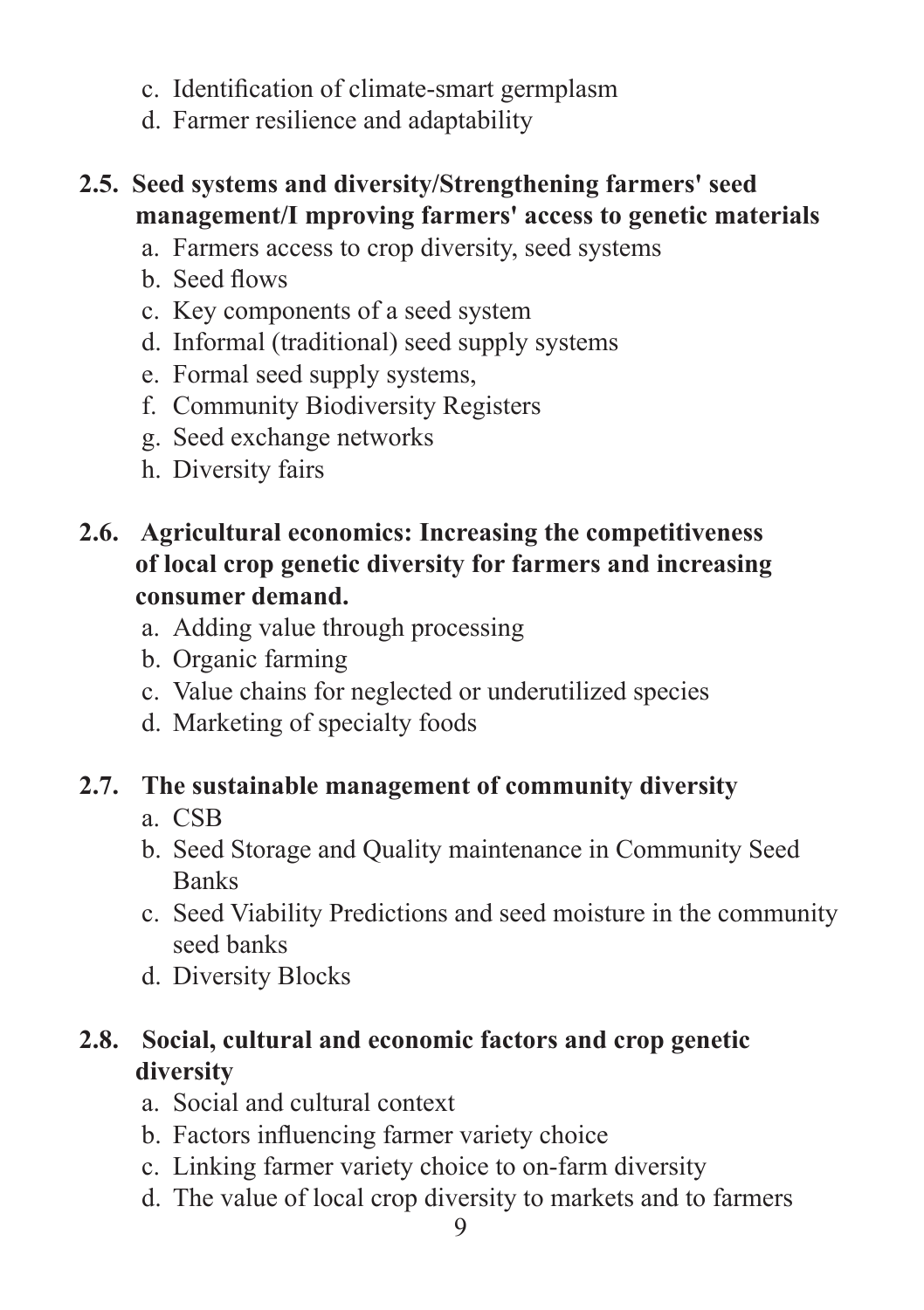#### *3. Ex-situ conservation*

### **3.1. Ex-situ Conservation Strategies**

- a. The rationale for ex-situ conservation
- b. What can be conserved ex-situ?
- c. Strategies for Ex Situ Conservation
- d. Minimum requirements for ex-situ conservation

### **3.2. Types of Ex-situ PGR Conservation**

- a. Seed and Ultra-Dry Seed Storage
- b. Botanic Garden Conservation
- c. DNA Storage
- d. Field Gene Banks
- e. In Vitro Techniques
- f. Cryo Bank
- g. Pollen Storage
- h. Safety Duplicate Gene Bank

### **3.3. Plant Germplasm Acquisition for Ex Situ Conservation**

- a. Objectives
- b. Criteria for Acquisition
- c. Plant Germplasm Acquisition Procedures

### **3.4. Acquisition through exploration and collection**

- a. Introduction
- b. Planning Collecting Mission
- c. Germplasm and passport data collection
- d. Taking samples during collection
- e. Handling Acquired Materials according to Germplasm Type
- f. Care during collection
- g. Documenting samples during collection
- h. Conditioning and storing samples during collection
- i. Post-collection Activities and Seed Processing
- j. Seed Processing and Conservation
- k. Germplasm characterization and evaluation.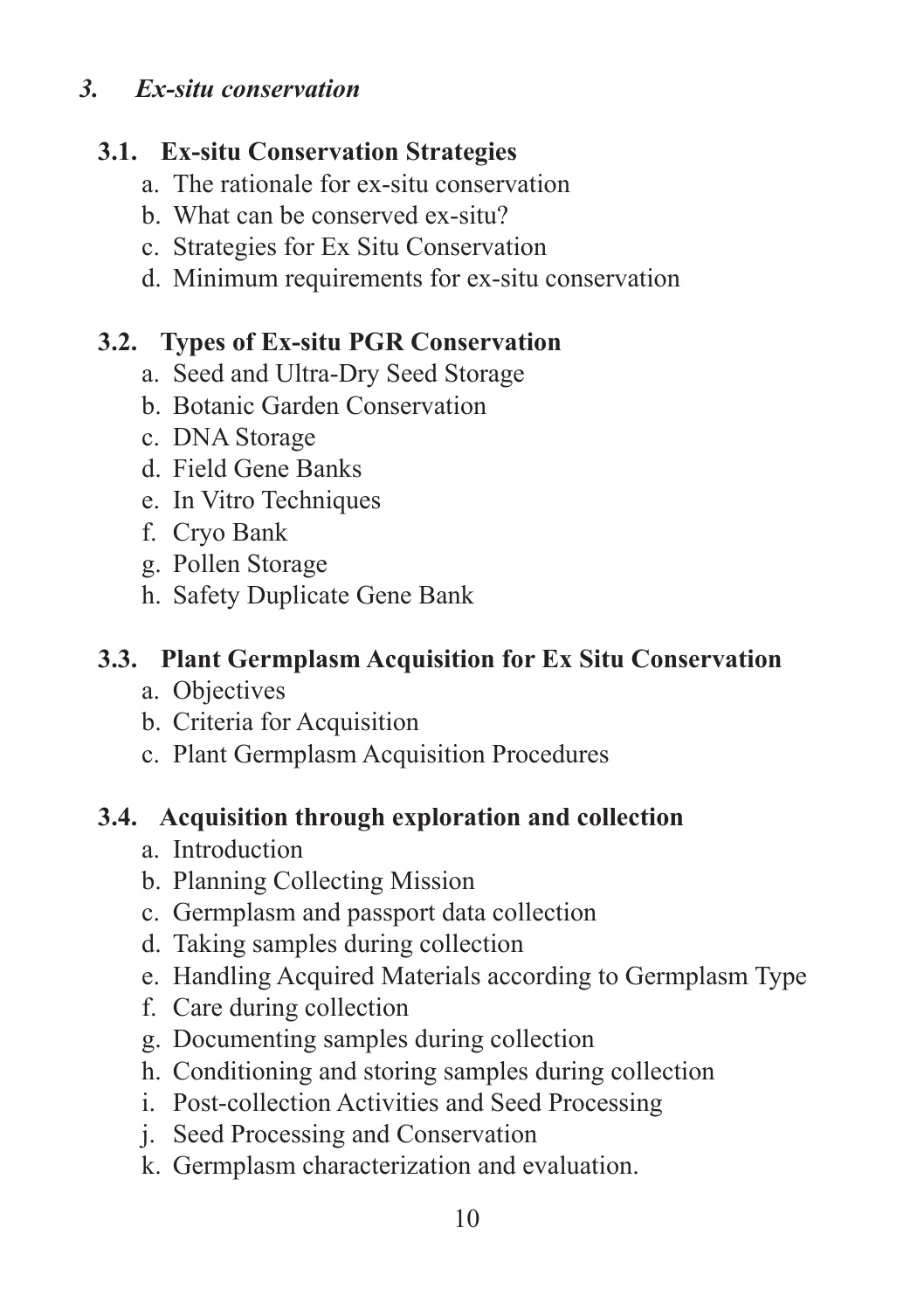# **3.5. Procedures after acquisition/Germplasm processing on arrival to the National Genebank**

- a. Registering samples
- b. Seed cleaning
- c. Seed drying
- d. Seed viability
- e. Storage

# **3.6. Germplasm Documentation**

- a. Documentation and its Implications
- b. Documentation System

# **3.7. Managing Plant Germplasm Banks**

Organizing the germplasm /Types of storage

- a. Base collection
- b. Active collection
- c. Safety duplication/types of safety duplication Germplasm distribution/Duplication for security

# **4. Ex-situ versus In situ conservation**

- a. Complementary strategies of ex-situ and in-situ conservation,
- b. Relative advantages and disadvantages of ex-situ and in situ conservation

# **5. Biodiversity policies: International agreements and national policies and laws related to agro-biodiversity**

- a. Convention on Biological Diversity
- b. National Biodiversity Strategies and Action Plans (NBSAP)
- c. Access and Benefit Sharing Policy
- d. Nagoya Protocol
- e. Biodiversity Bill
- f. International Treaty on Plant Genetic Resources for Food and Agriculture (ITPGRFA)
- g. The Global Plan of Action for the Conservation and Sustainable Use of Plant Genetic Resources for Food and Agriculture

**Remarks:** Now the red highlighted themes will feature under BIMS and BP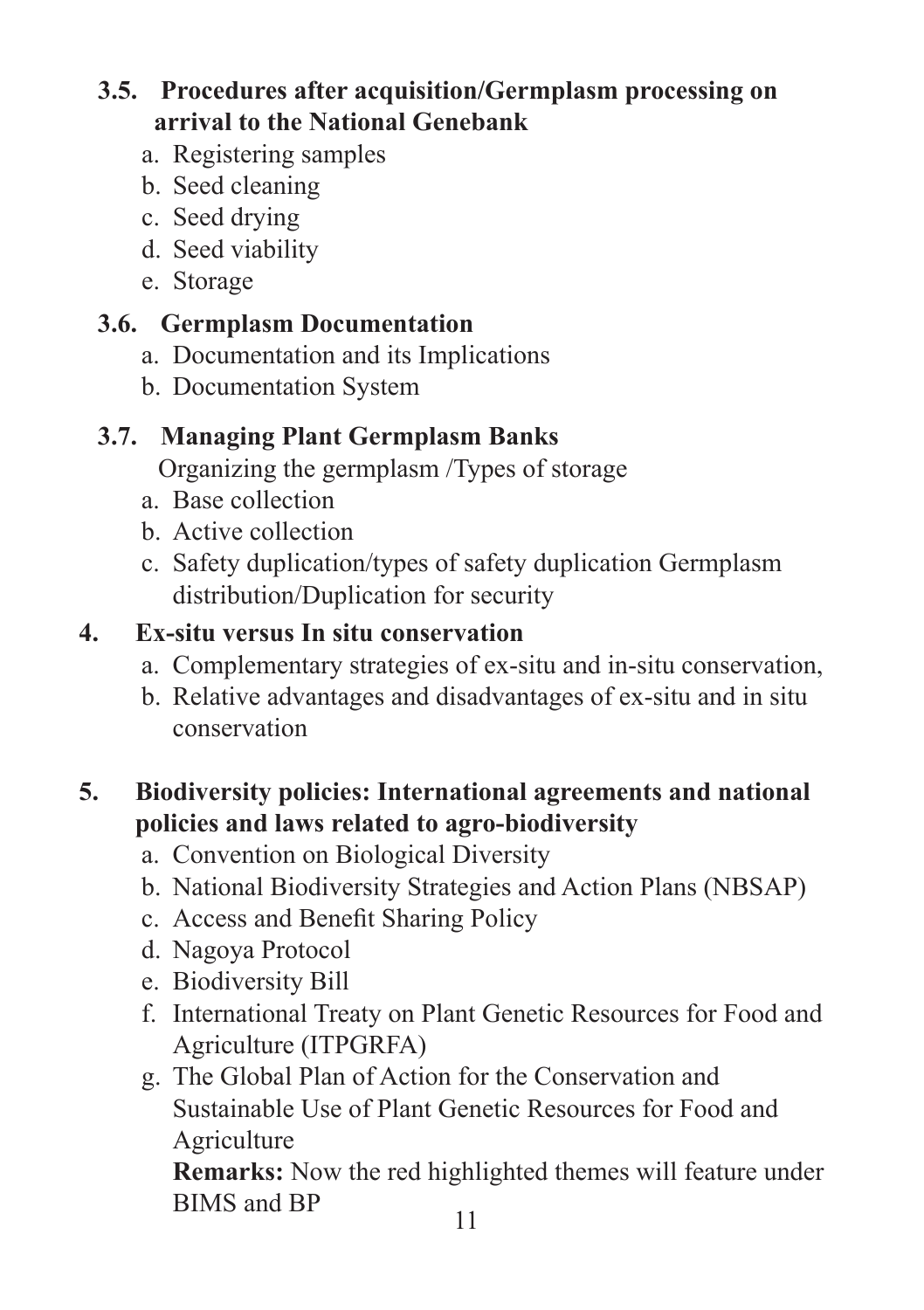### **6. Practical and hands-on-training in the lab and field**

- a. Germplasm collection from the field
- b. Germplasm processing viz, seed cleaning, germination test, seed drying, determination of seed moisture content, quality checking, packaging, labeling, etc. in the gene bank.

### **7. Assignment**

a. Students will have to prepare a written report for submission and a powerpoint presentation.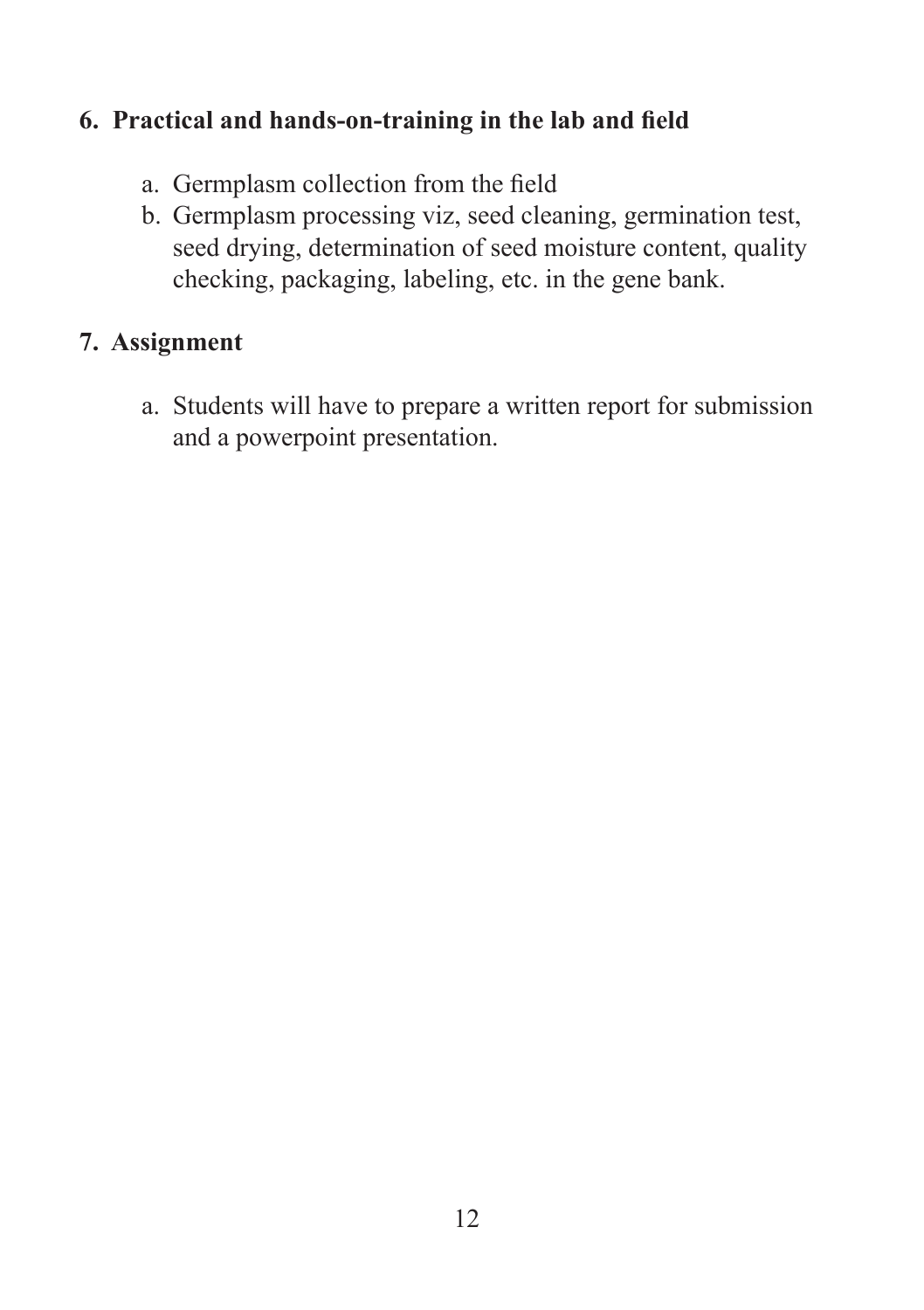# **II. Conservation and Sustainable Use of Animal Genetic Resources (AnGR Program)**

# **Mandates of the AnGR Program**

- 1. Exploration, evaluation and documentation of animal genetic diversity.
- 2. Promote in-situ conservation of animal genetic resources.
- 3. Serve as the national repository for animal germplasm (domestic and endangered wild animal species).
- 4. Provide information on animal genetic diversity in the country.
- 5. Provide animal germplasm for research and field utilization.
- 6. Monitor and report on the status of animal genetic resources.
- 7. Develop strategies and action plans for conservation of animal genetic resources.
- 8. Promote regional and international linkages for technology transfer for effective conservation and management of animal genetic resources.
- 9. Serve as the national nodal agency responsible for monitoring, implementing and reporting Global Plan of Action (GPA) for the Plant Genetic Resources for Food and Agriculture under the framework of FAO.

### **Program objectives**

- 1. To educate students in principles and practices of animal genetic resources management, utilization, and conservation.
- 2. To promote, maintain and enhance the use of animal genetic resources for food and agriculture in enhancing sustainable food systems and farming system resilience.
- 3. To mainstream Animal Genetic Resources into the higher education.
- 4. To incorporate/mainstream local animal genetic resources into farming extension packages and sustainable food systems.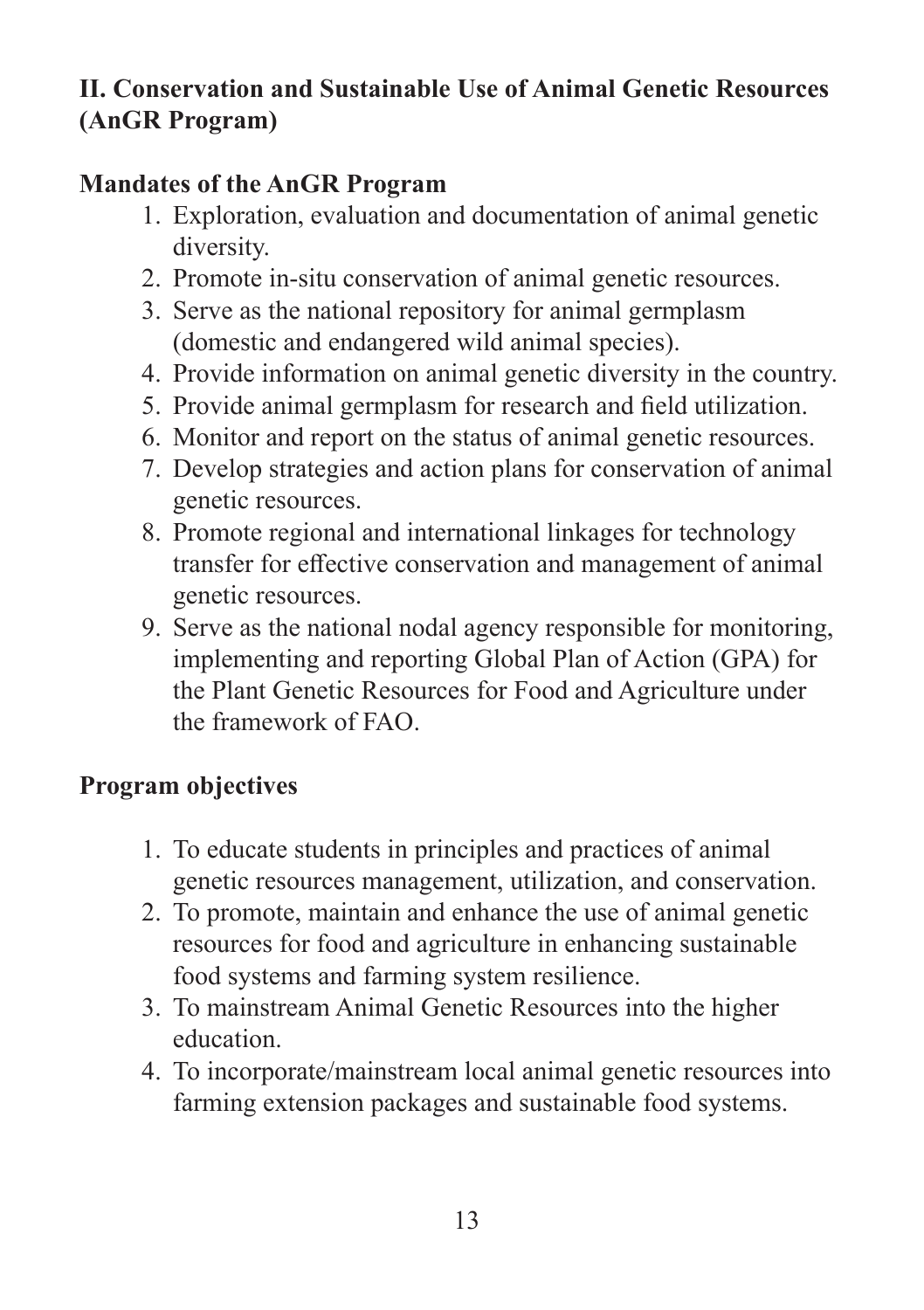# **Detailed Activities to be undertaken during the internship**

# **1. Understanding AnGR Program**

- a. Give the interns enough material and direct them related website (CGRFA< FAO-ANGR)
- b. Learn about CGRFA/ AnGR in the context to Bhutan

Expected outcomes:

- Enhanced understanding of AnGR
- Enhanced understanding implementation of AnGR policies in Bhutan.

### **2. Hands-on training on Laboratory Management**

- a. Learn about the collection, processing and cryopreservation of different animal germplasm.
- b. Learn about the different aspects and functioning of the molecular lab (Basic skill training on Biological sample collections, DNA extraction and sample processing)

Expected Outcomes:

- Enhanced understanding about the functioning of the Animal Gene-Bank and the molecular lab
- Built Capacity on the basic functioning and management of the laboratories.

### **3. Field activities: On Need Basis**

- a. Involve in awareness-raising programs
- b. Involve in other field collections
- c. Expected days, subjected to the activity.

Expected outcome:

• Enhanced understanding of different field activities carried out by the program.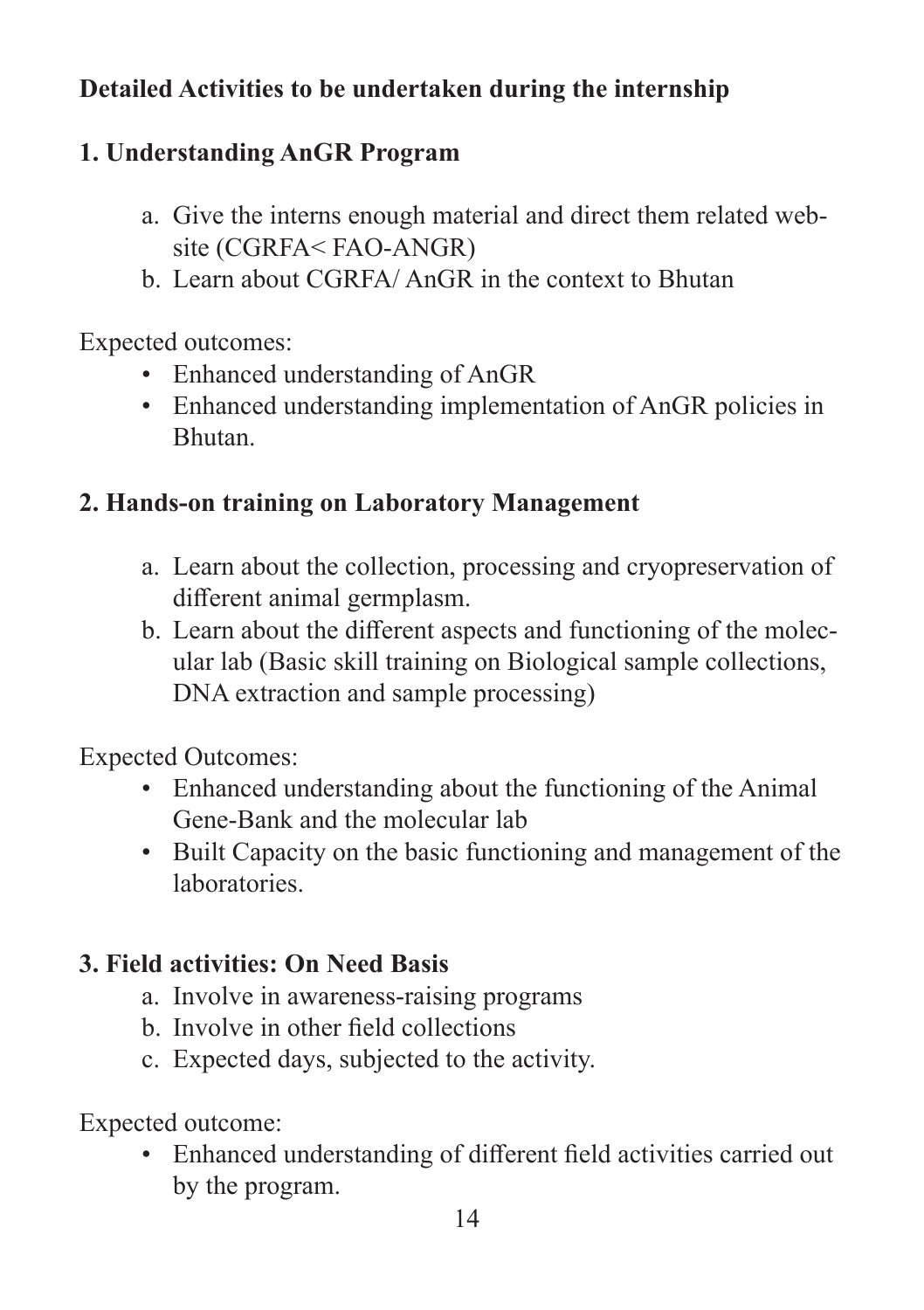# **III. Biodiversity Information Management (BIM Program)**

### **Mandates of the BIM Program**

- 1. Serve as the national clearing house for biodiversity information and as a national node for global and regional biodiversity information sharing mechanisms.
- 2. Coordinate, collate and disseminate biodiversity information through the national biodiversity portal to enable development of effective biodiversity conservation and sustainable use plans of biological resources.
- 3. Coordinate implementation and status reporting of obligations under regional and international conventions/treaties/protocols.
- 4. Coordinate the formulation of cross-cutting national action plans and status reports, including Centre's developmental plans and progress reports.
- 5. Coordinate formulation and implementation of policies and legal framework related to biodiversity.
- 6. Coordinate/lead programs promoting awareness and participation in biodiversity conservation and sustainable use
- 7. Coordinate and facilitate development of databases, publications and information products, including exploration of relevant ICT technology for adoption in biodiversity data management and provision of ICT services of the centre.
- 8. Coordinate inventory and documentation of biodiversity with data/information gaps.
- 9. Serve as the national reference centre for biodiversity related publications.
- 10. Promote linkages with regional and international biodiversity information centres for effective information management.

### **Detailed Activities to be undertaken during the internship**

If managed well, interns can be a fantastic resource to the National Biodiversity Centre (NBC). They can help us with those tasks which we have been meaning to do but can never quite find time. They can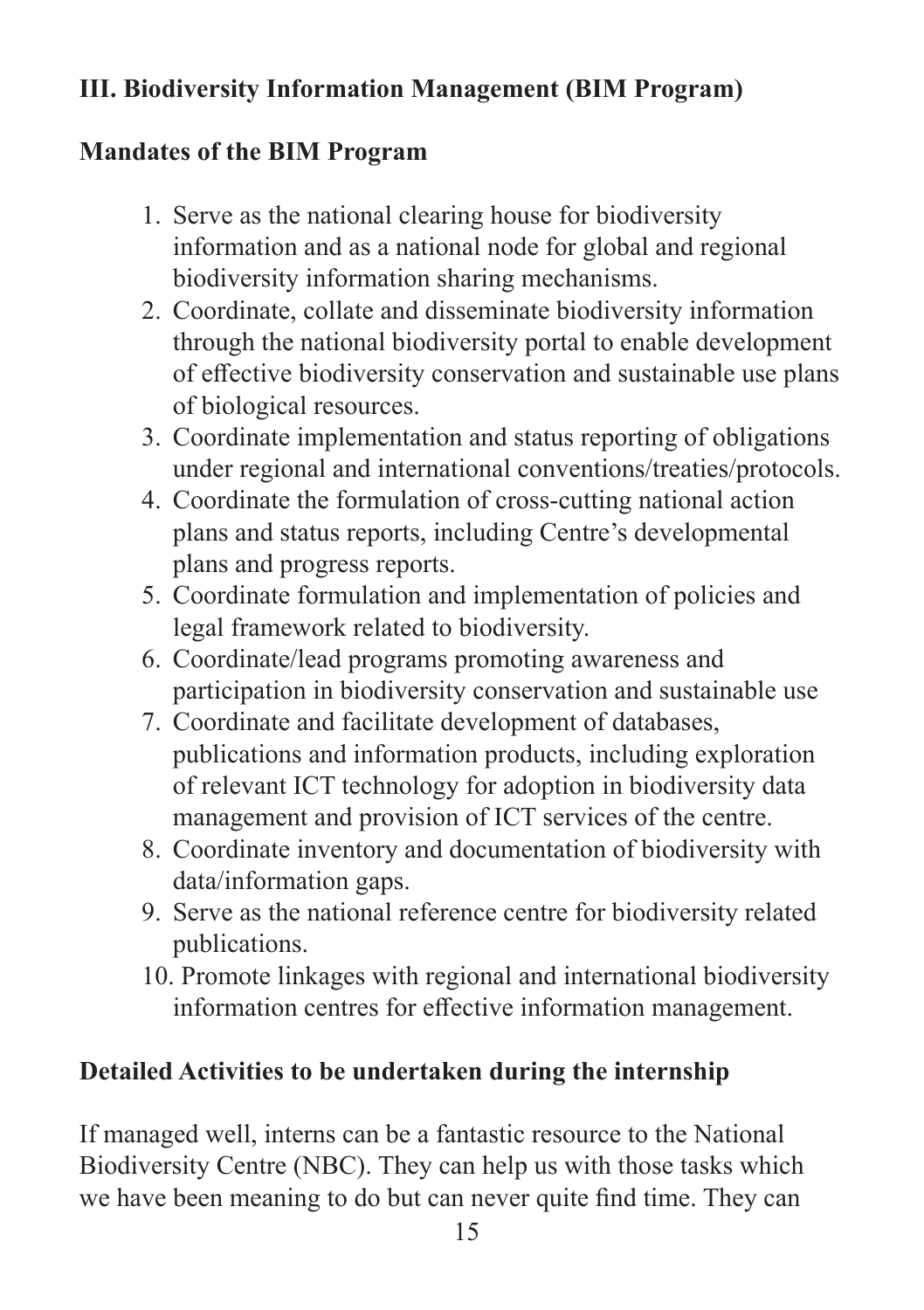provide fresh insights including a youth perspective and innovative ideas. Similarly, a well-managed and guided internship at BIMP has a lot to offer to interns in terms of exposure to a functioning workplace and potential career opportunities, the chance to learn new skills and the chance to learn about resources available to them both for their study and future career.

# **1. Bhutan Biodiversity Portal**

- a. Familiarization to the portal.
- b. Work on creation of species page for mammals or plants according to gap analysis.
- c. Assist in bringing in innovative ideas for wider outreach and making portal user friendly.
- d. Develop posters for Bhutan Biodiversity Portal.
- e. Participate in the field trips for awareness programs, and specimens and data collections.
- f. Assist in data management and analysis.

Expected outcomes:

- Creation species pages for Bhutan Biodiversity Portal.
- Come up with any innovative plans for portal outreach.
- Develop two posters for Bhutan Biodiversity Portal.

# **2. Biodiversity Statistics of Bhutan**

- a. Sort out data for different taxonomic groups.
- b. Check spelling errors and validate species existing with EoL, CoL, IUCN and GBIF.
- c. Check latest updates on biodiversity discoveries (new species and records) of Bhutan.

Expected outcomes:

- Complete sorting of data.
- Complete error corrections.
- Updated checklist for latest biodiversity discoveries and records.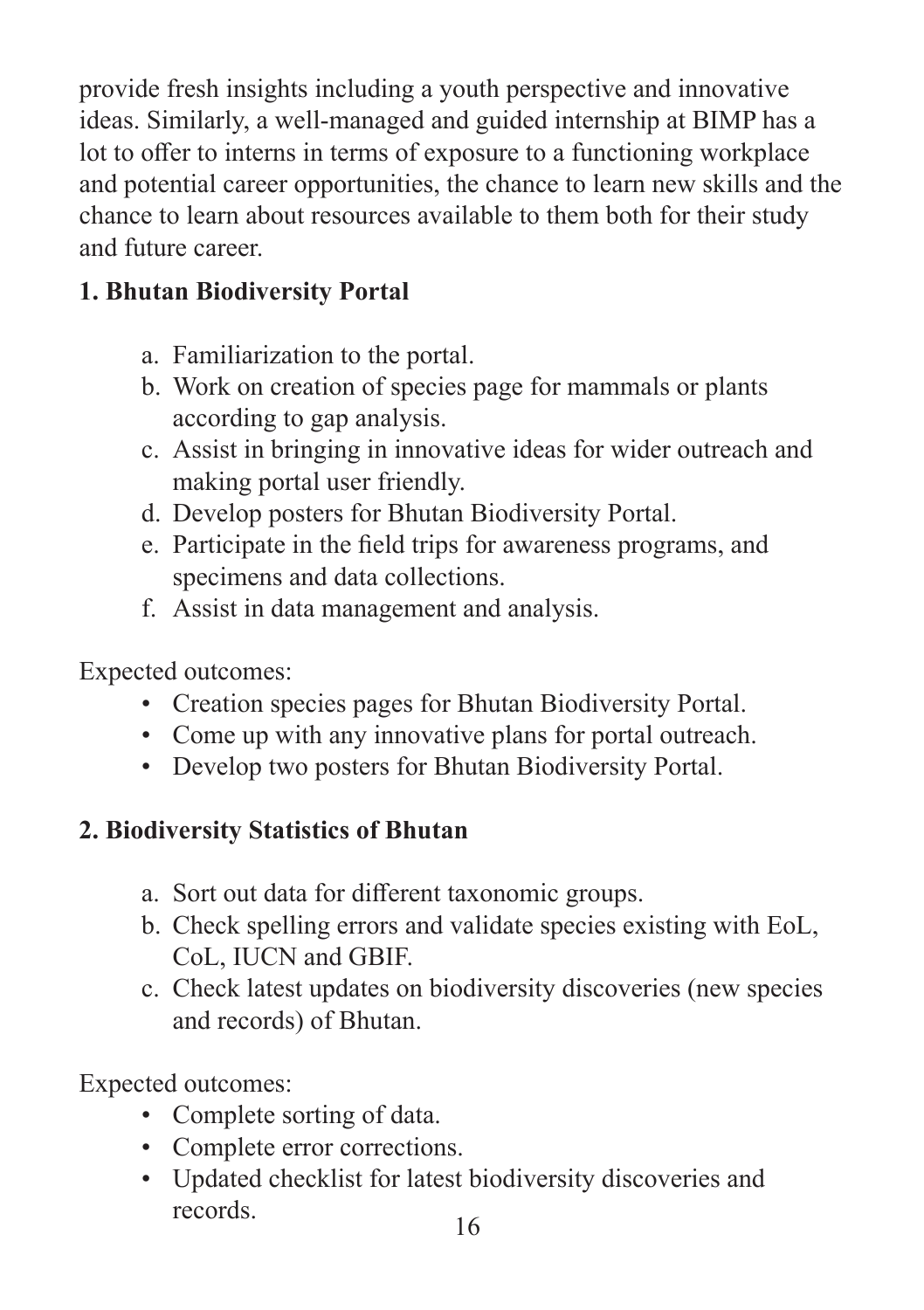### **3. Identification (flora)**

- a. Learn identification techniques for flora using Flora of Bhutan.
- b. Try to identify common species in the portal.

Expected Outcomes:

• Identify few floral observations in the portal.

### **4. Invertebrates Repository**

- a. Learn to manage specimens.
- b. Learn to collect and identify specimens (e.g. molluscs).
- c. Compile national and regional papers, reports and documents on invertebrates of Bhutan.

Expected Outcomes:

- Learn identification techniques of invertebrates.
- Collate information on invertebrates in Bhutan.

### **5. Awareness creation and field works**

- a. Assist in organizing awareness workshops, seminars, campaigns and BioBlitz.
- b. Assist in any other field works assigned by the supervisor.

Expected Outcomes:

• Learn to organize workshops or to create awareness on biodiversity conservation through biodiversity informatics and inventory.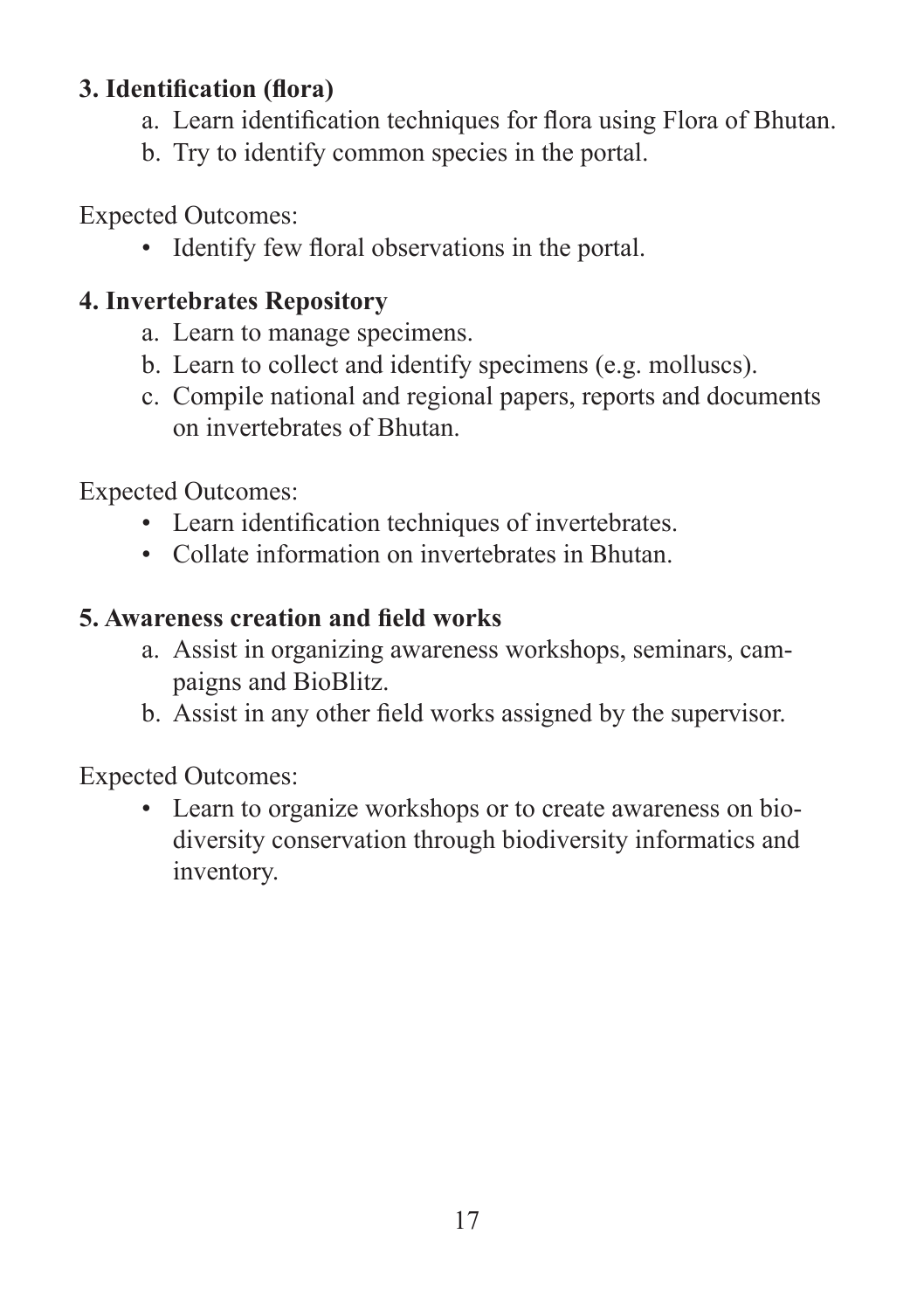# **IV. Bio-prospecting and Access & Benefit Sharing (BP & ABS Program)**

### **Mandates of the BP & ABS Program**

- 1. Implementation of National Access and Benefit Sharing Policy and Legislations.
- 2. Document, protect and appropriately utilize TK associated with biological resources.
- 3. Conduct exploration and research on biological resources of the country for natural product development and bio-discovery.
- 4. Promote innovative measures to encourage people's leadership and participation in conservation (e.g Bhutan ABS Fund, Community natural resource management initiatives, etc).
- 5. Provide technical inputs for developing policies and protocols on conservation and sustainable use of biological resources and associated TK.
- 6. Provide technical input for the execution of contract agreements, MTA, awareness raising programs, etc.
- 7. Promote regional and international linkages for collaborative work in the field of bioprospecting and access and benefit sharing.

# **Objective**

The main objective of the program guideline is to guide the interns at the Bio-prospecting and ABS program and engage them efficiently so that their time at the program is enriching professionally and personally.

### **Detailed Activities to be undertaken during the internship are:**

### **1. Understanding CBD & ABS**

- a. Give them enough material and direct them to CBD and ABS related website
- b. Learn about CBD and ABS in the context to Bhutan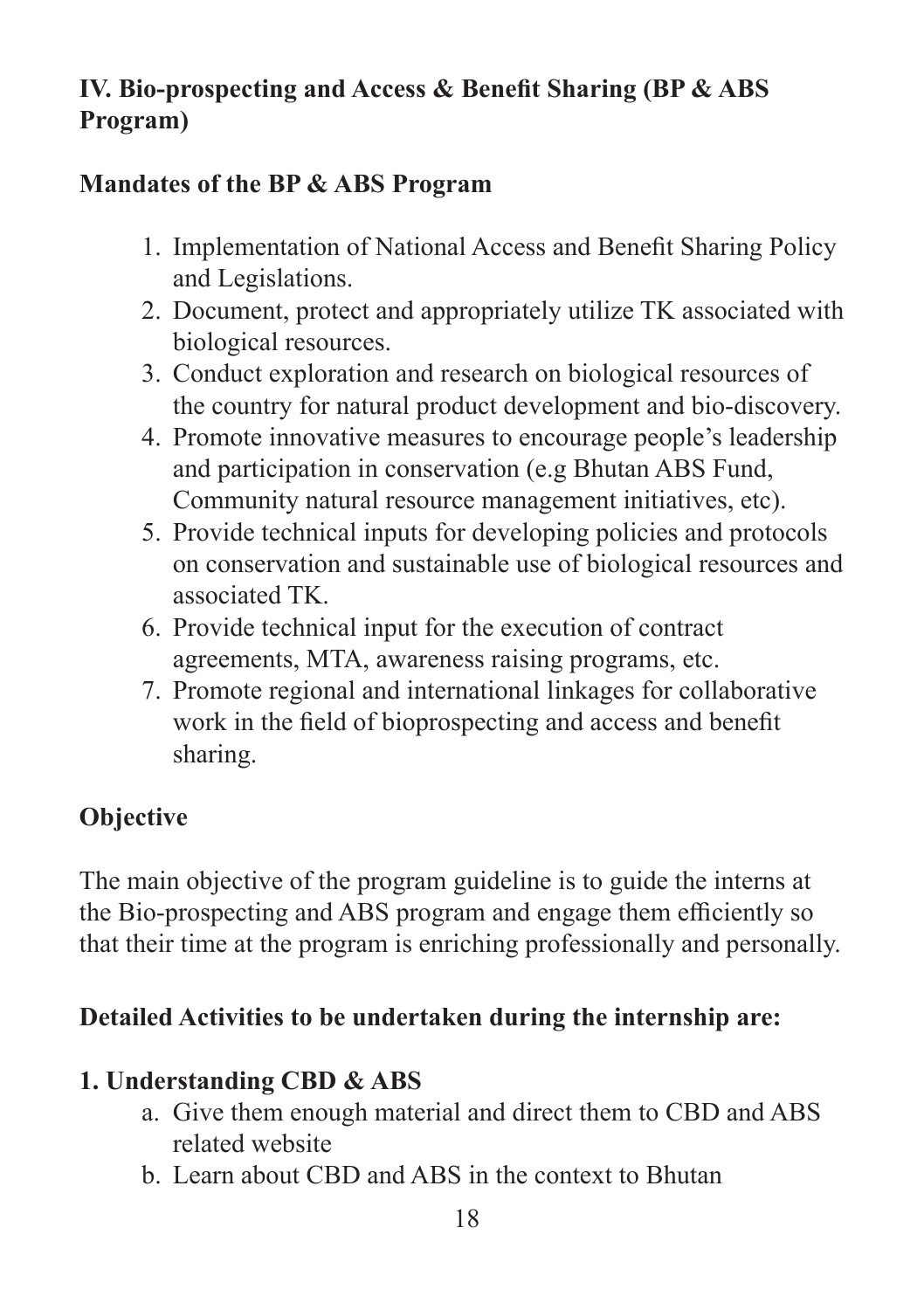Expected outcomes:

- Enhanced understanding of CBD and ABS policies.
- Enhanced understanding implementation of ABS regime in Bhutan.

# **2. Understanding Traditional Knowledge associated with biological resources**

- a. Learn about different forms of Traditional Knowledge associated with biological resources and their importance in the context of ABS and intellectual property.
- b. Learn about Traditional knowledge guided biodiscovery research in Bhutan.
- c. Learn about the process of inventory and documentation of traditional knowledge including prior informed consent and mutually agreed terms.
- d. Sample collections and the making of Medicinal Herbarium and its importance.

Expected outcomes:

- Enhanced understanding of the importance of traditional knowledge.
- Capacity built on the process involved in the preparation of herbarium.

# **3. Understanding Biodiscovery research**

- a. Learn about the Bioprospecting Laboratory and different equipment at the laboratory.
- b. Learn about the different methods and ways of biodiscovery research.

Expected outcomes:

• Enhanced understanding of biodiscovery research and different methods and processes involved.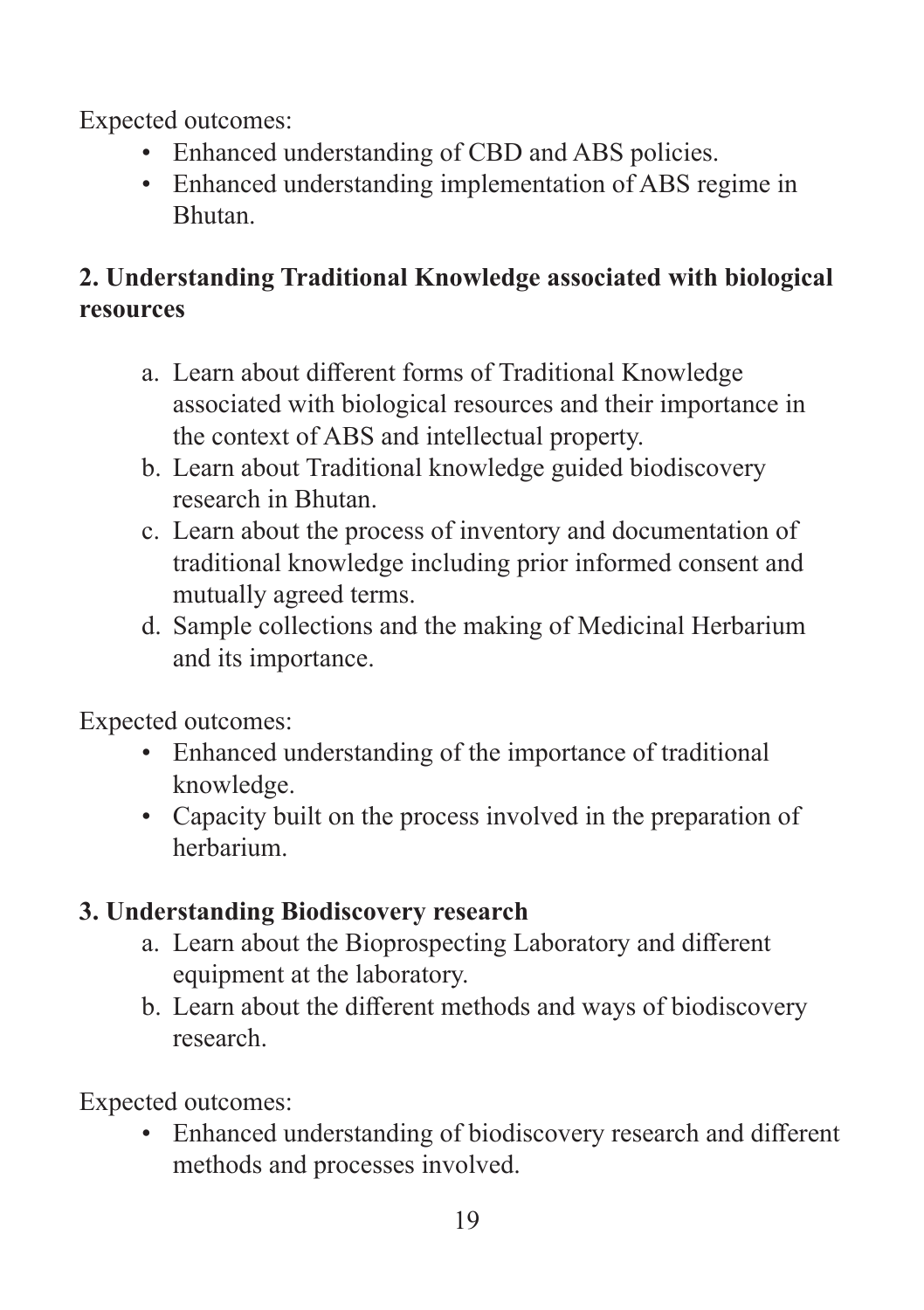### **4. Hands-on training on Laboratory Management**

- a. Learn about different SOPs implemented at the Bioprospecting laboratory.
- b. Learn about the different processes involved in the collection of plants for biodiscovery research.
- c. Carry out basic biodiscovery research such as the operation of equipment involved in the processing and extraction of crude extracts for biodiscovery research.

Expected Outcomes:

- Enhanced understanding of various SOPs implemented at the Bioprospecting laboratory.
- Capacity built to carry out basic biodiscovery research such as the operation of equipment involved in the processing and extraction of crude extracts for biodiscovery research.

### **5. Hands-on training on basic phytochemical analysis**

- a. Understanding and researching about different methods of analyzing crude extracts.
- b. Understanding the workings and principles of HPLC.
- c. Learn about the preparation of samples for HPLC.
- d. Demonstration of HPLC.

Expected outcomes:

- Enhanced understanding of various methods incorporated for analyzing crude extracts
- Enhanced understanding of the operation of HPLC.

### **6. Hands-on training on different types of Distillation**

- a. Learn about the different processes and types of distillation methods.
- b. Learn about the operation of the two distillation machines at the program.
- c. Learn about the collection, processing and distillation of the medicinal and aromatic plants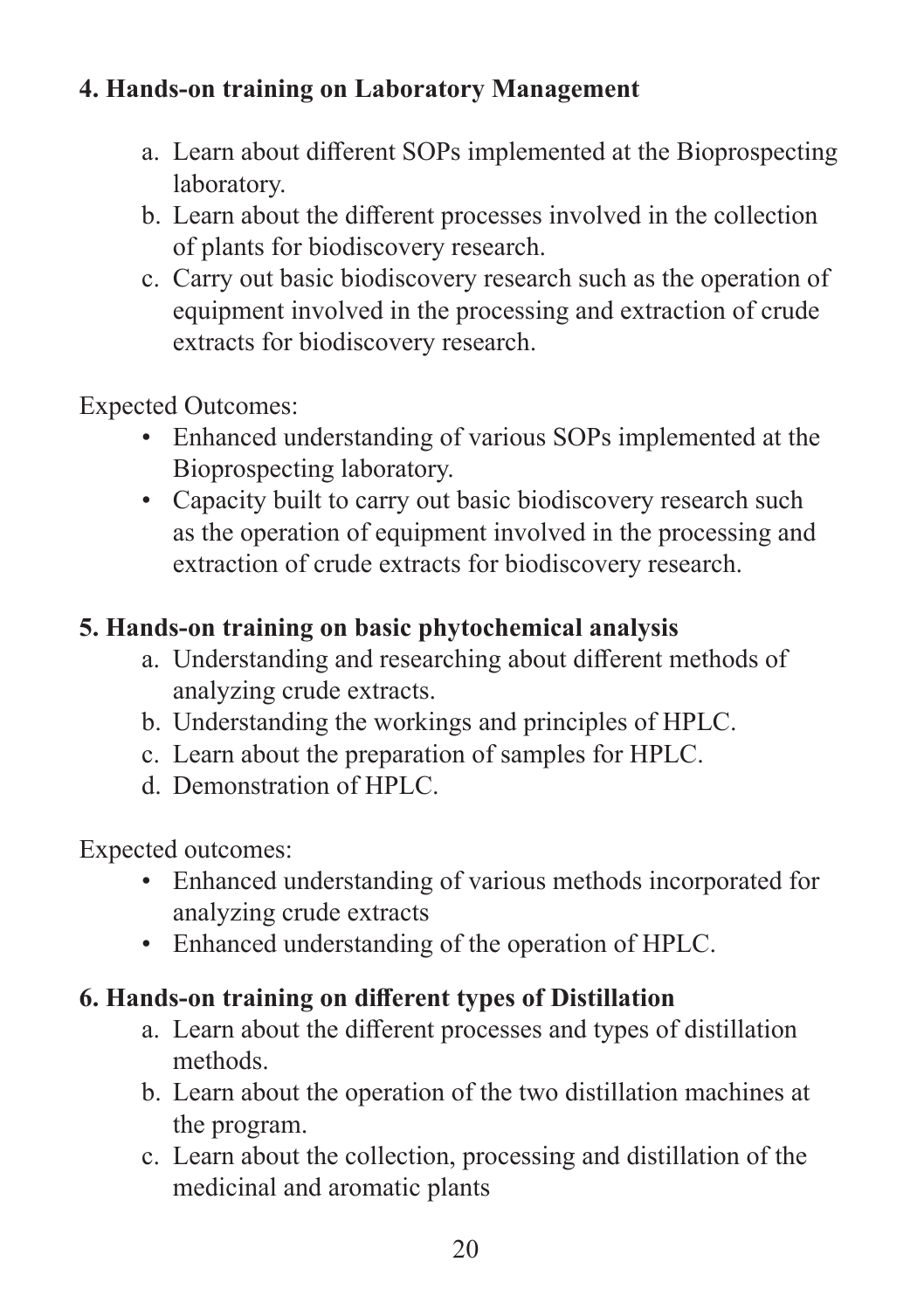Expected Outcomes:

- Enhanced understanding of the different types of distillation methods.
- Capacity built on the processing and extraction of essential oil using different distillation methods.

#### **7. Hands-on training on the cold and hot press method of extraction of fixed oil**

- a. Learn about the different processes and types of extraction methods.
- b. Learn about the operation of the two oil expeller machines at the program.
- c. Learn about the collection, processing and distillation of the fixed oil yielding plants.

Expected Outcomes:

- Enhanced understanding about the different types of oil extraction methods.
- Capacity built on the processing and extraction of fixed oil using cold and hot press methods.

### **8. Hands-on training on the Basic product development**

- a. Understanding, demonstration and hands on experiment on the Zhinor balm production.
- b. Understanding, demonstration and hands on experiment on soap making using essential oil produced by the distillation performed.
- c. Understanding, demonstration and hands-on experiment on lip balms with the oil they produced.
- d. Understanding, demonstration and hands-on experiments in making other products from the raw materials available.

Expected outcome:

• Enhanced understanding of the potential of Bhutan's biodiversity on natural product development.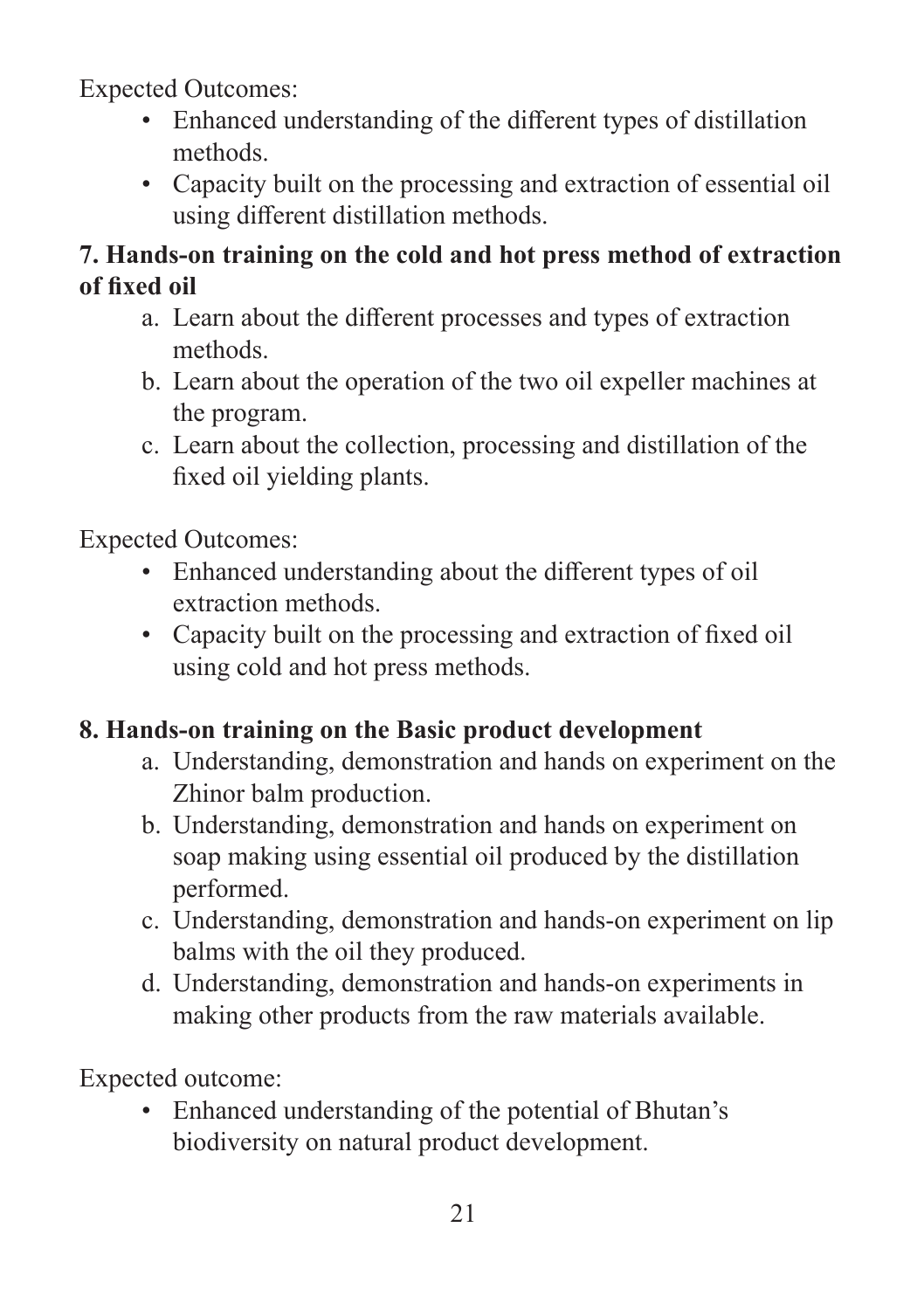• Capacity built on basic understanding and knowledge in natural product development.

### **9. Field activities: On Need Basis.**

- a. Involve in awareness-raising programs.
- b. Involve in other Bio-exploration activities.
- c. Involve in the collection of plant materials.
- d. Field trips to MSPL, BioBhutan and other agencies related to Natural products.

Expected outcome:

- Enhanced understanding of different field activities carried out by the program.
- Rendered a helping hand to the BP & ABS programs.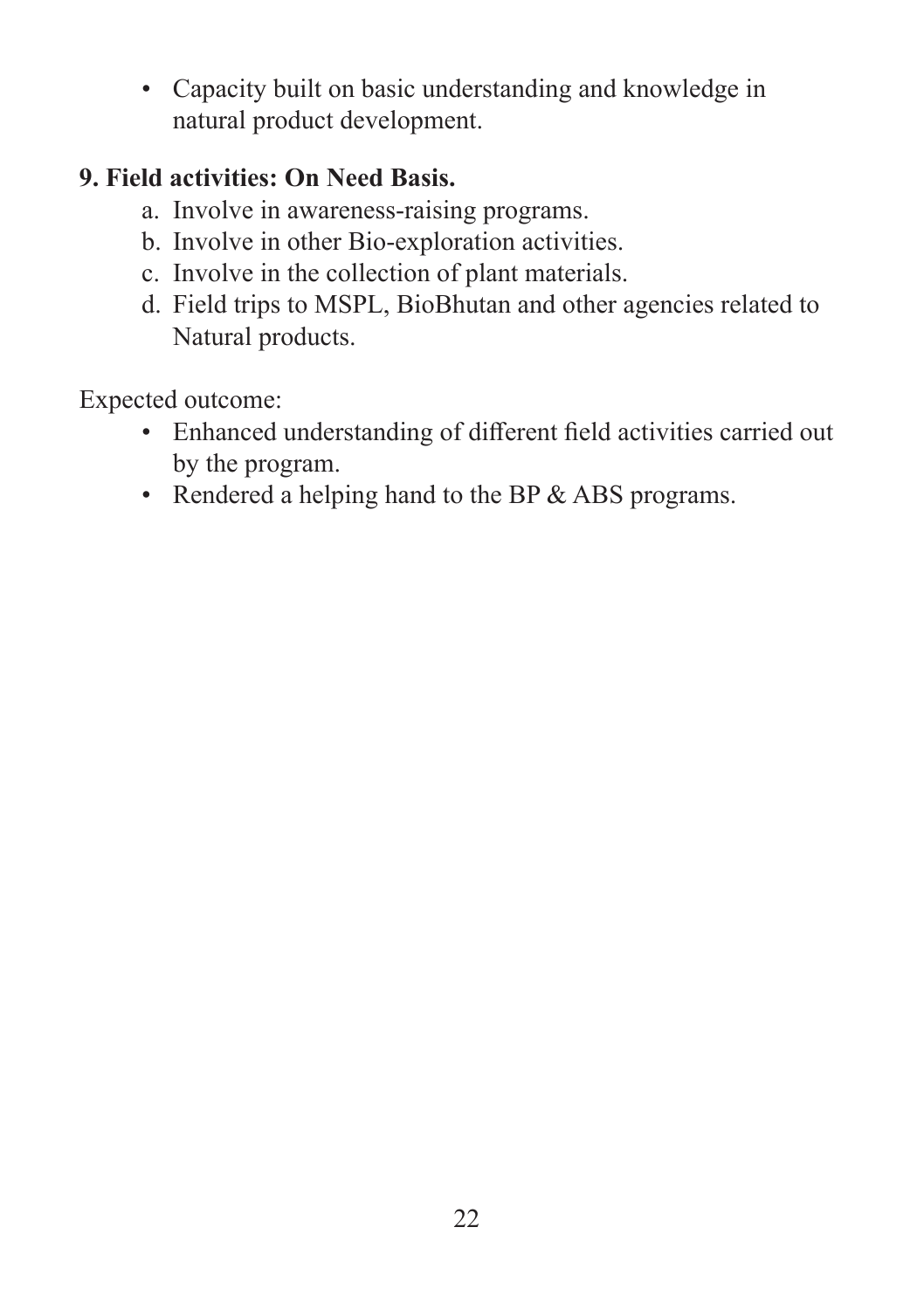# **V. Botanical Specimen Preservation and Collection Management (National Herbarium)**

### **Mandates of the National Herbarium**

- 1. Serve as the national botanical repository and reference Centre.
- 2. Strengthen botanical information and knowledge base through exploration, collection and documentation of floristic diversity in the country and digitization of the collections.
- 3. Provide plant taxonomic facilities, training and services for species determinations.
- 4. Manage and monitor herbarium collections and database.
- 5. Coordinate plant taxonomy and botanical research and identify conservation priority species in the country.
- 6. Coordinate development of conservation strategies for prioritized plant species.
- 7. Develop and implement protocol for deposition of duplicate specimens of national botanical works.
- 8. Establish and manage bio-cultural and ancillary collections.
- 9. Facilitate specimen loaning, exchange, gift, etc of herbarium specimens as per the established protocol.
- 10. Promote awareness and education on invasive plant species and their impacts.
- 11. Promote regional and international linkages for collaborative work in the field of botany and taxonomy.

### **Details of the Internship Program**

The Internship Program is designed to allow students of botany, environmental science and related subjects the opportunity for substantive scientific work experience at the National Herbarium in botanical diversity documentation, and systematics research.

The students will assist with various program activities and receive both task-specific training and general botanical training, particularly on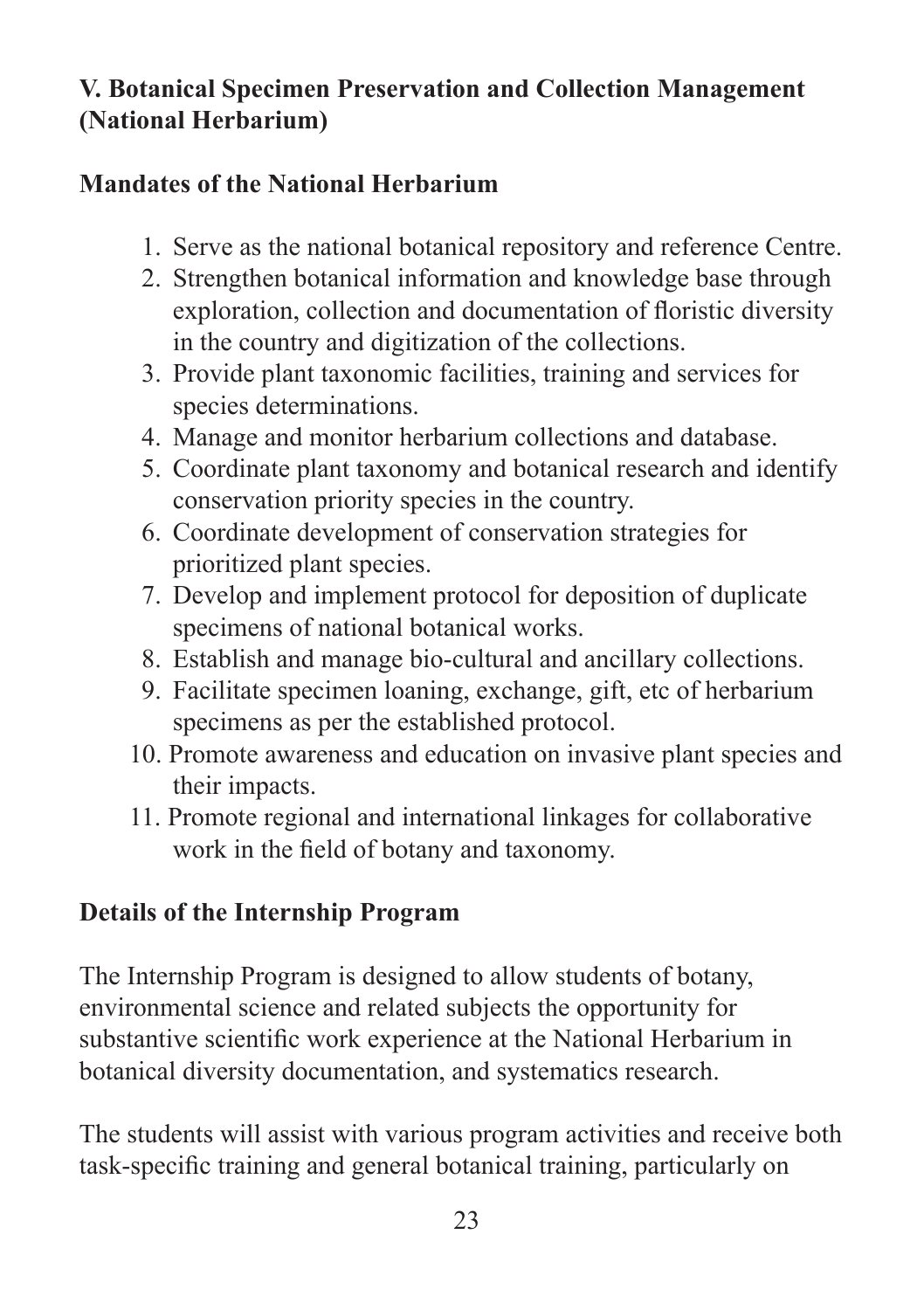herbarium techniques. Work sessions are designed to give the students a feel for life in the scientific workforce. Training sessions complement academic studies with both botanical and general workforce-skills components.

The students will work at the National Herbarium located at the National Biodiversity Centre (NBC) in Serbithang and will receive a broad spectrum of practical botanical hands-on experience guided by a team of experienced officials of the National Herbarium.

# **Learning objectives**

- 1. Best practices for plant specimen collection and preparation.
- 2. Preservation of plant specimens.
- 3. Herbarium collections management procedures.
- 4. Basic plant identification, classification, and taxonomy of Bhutanese flora.
- 5. Introduction to Bhutan Biodiversity Specimen portal as collection database.

# **Internship Curriculum**

General internship topics will partially overlap with the routine assistance that the interns will give to staff in the areas of collection, preparation, curation and management. The interns will not become expert in any one topic, but in fact will become acquainted with most or all of them in a practical and job-oriented way.

**Components of the internship program:** It includes both theory and practical lessons.

### **1. Introduction**

- a. An introduction to the herbarium.
- b. Functions of herbarium.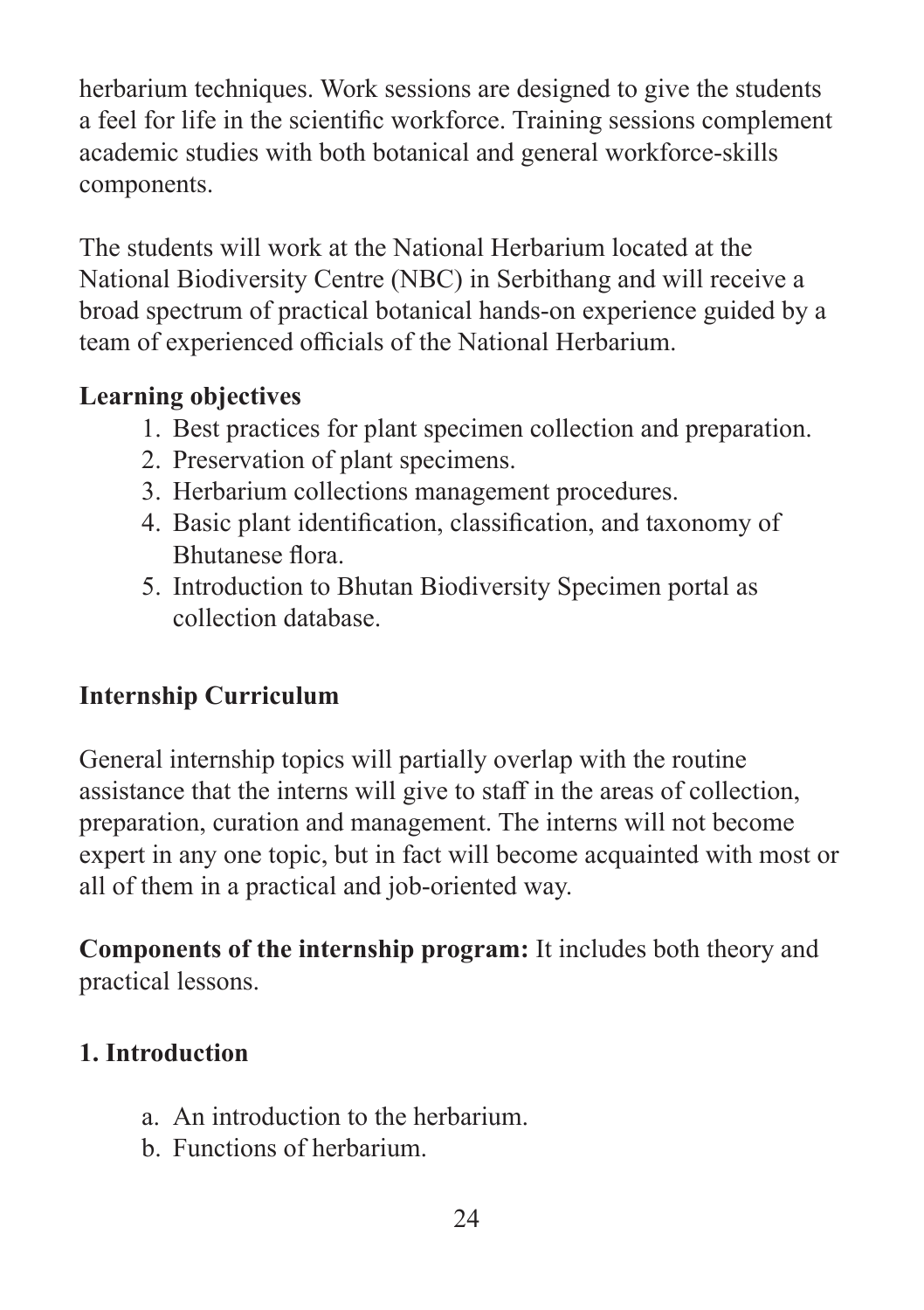- c. Different types of herbaria.
- d. Specialized collections within herbarium.
- e. Different types of herbarium collections.

### **2. Collecting plants**

- a. Collectors.
- b. Types of collecting.
- c. Collecting equipment.
- d. Dealing with collected plants in the field.
- e. Recording information.

### **3. Identifying specimens**

a. Referring the Flora of Bhutan.

### **4. Pressing and drying**

- a. Plant press and its components.
- b. Standard pressing methods.
- c. Special pressing methods.
- d. Drying specimens.

### **5. Mounting specimens**

- a. Materials and equipment.
- b. Mounting procedures.
- c. Envelopes.
- d. Gluing.
- e. Strapping.
- f. Stitching.
- g. Labelling.

### **6. Physical curation**

- a. Storing specimens.
- b. Species covers.
- c. Genus covers.
- d. Type covers.
- e. Systematic arrangement.
- f. Indexes and cupboard lists.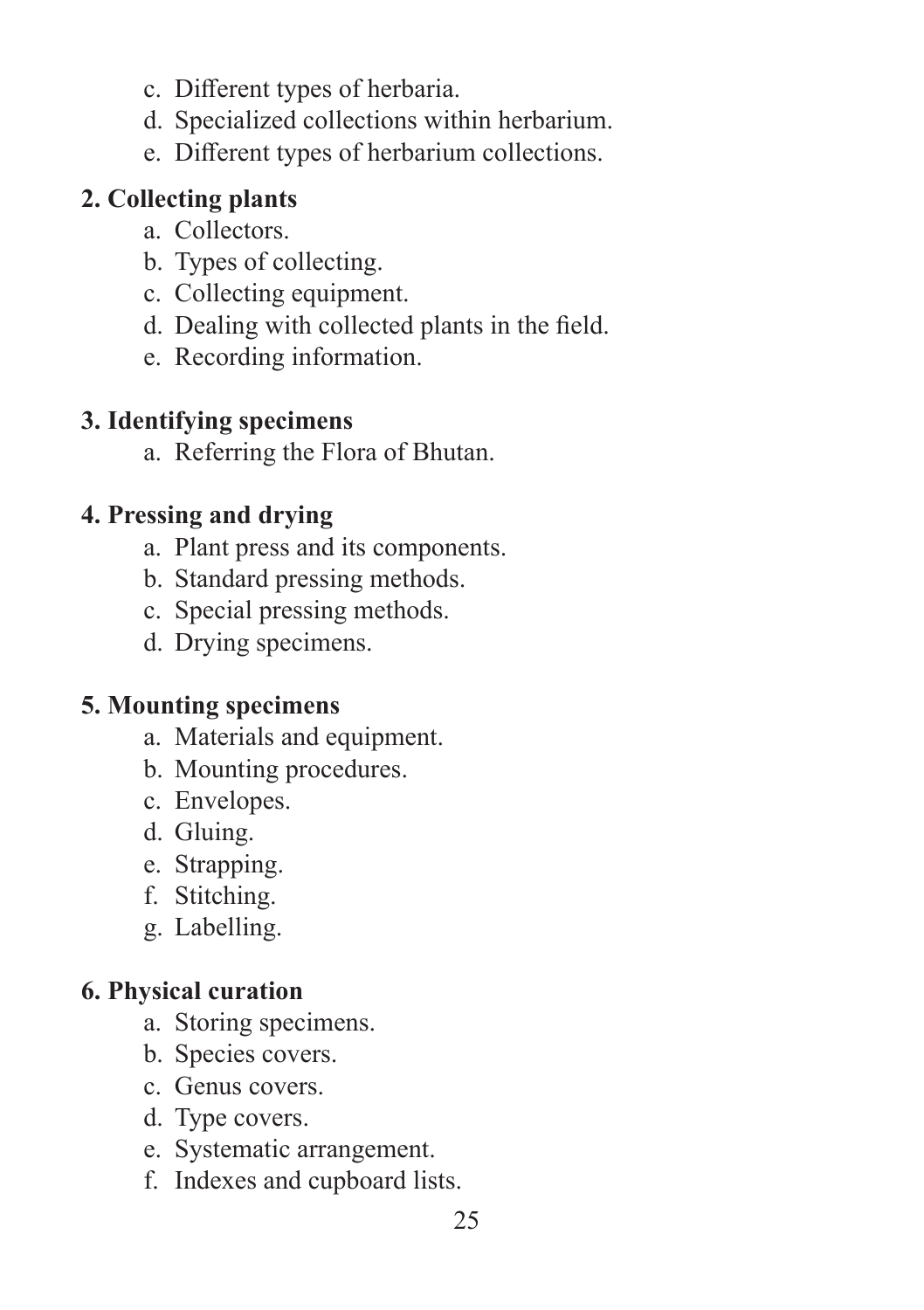### **7. Herbarium data administration**

- a. Introduction to herbarium database.
- b. Data input.
- c. Data cleaning.

### **8. Pest management**

- a. Preventing insect damage.
- b. Temperature and humidity control.
- c. Monitoring.

### **9. Others**

- a. Repair and maintenance of herbarium specimens.
- b. Loaning and exchange of specimens.

# **Expected Program Outcomes**

The Program endeavours to impart, through a combination of theoretical and practical work, a range of knowledge and skills that will benefit the interns in their future employment. At the end of the internship program, the students are expected to have a clear picture of what the national herbarium is doing and how things are done. The internship program is expected to provide the students with valuable work experience, gain confidence and provide opportunity for them to explore career path with an edge in the job market.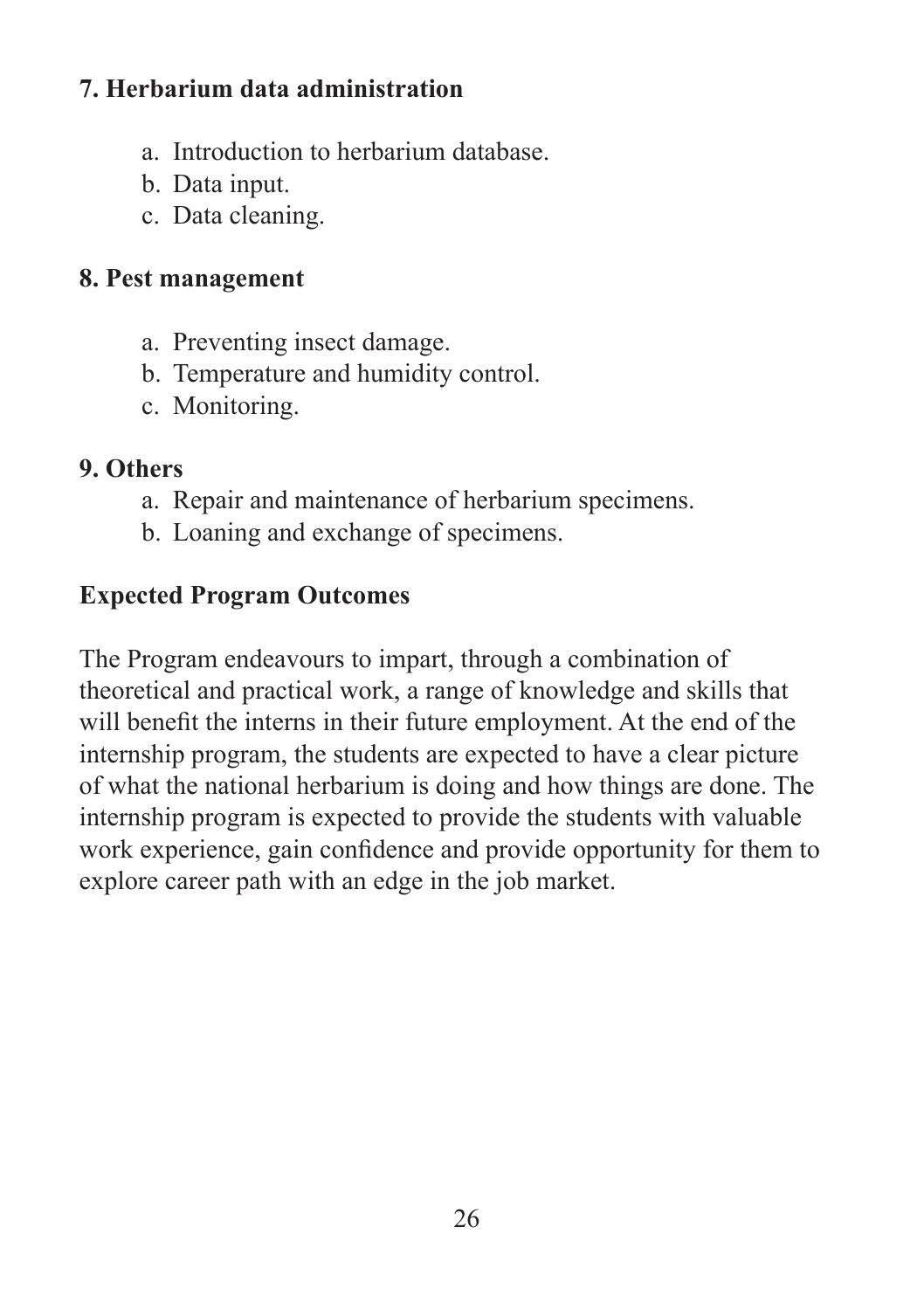# **VI. Botanical Garden Development and Management (Royal Botanical Garden, Serbithang)**

# **Mandates of the Royal Botanical Garden**

- 1. Serve as the living repository of plant genetic diversity for ex situ conservation and research.
- 2. Serve as a rescue center for rare and threatened native floral species (prioritized native floral species).
- 3. Promote propagation of prioritized native plants species to reduce pressures on collection from the wild and to ensure their sustainable use.
- 4. Implement mass propagation of prioritized native flora for restorations programs and commercialization to encourage house hold cultivation and conservation.
- 5. Provide technical services and training in plant propagation techniques to community-based groups and other interested stakeholders.
- 6. Provide technical service in community beautification and greening projects.
- 7. Implement targeted biodiversity education programs.
- 8. Participate in floral diversity documentation programs.

The main objectives of the internship program at the Royal Botanical Garden are:

- 1. To engage the students in nature conservation and awareness programs.
- 2. To obtain hands on training on the basics of plant propagation and nursery management.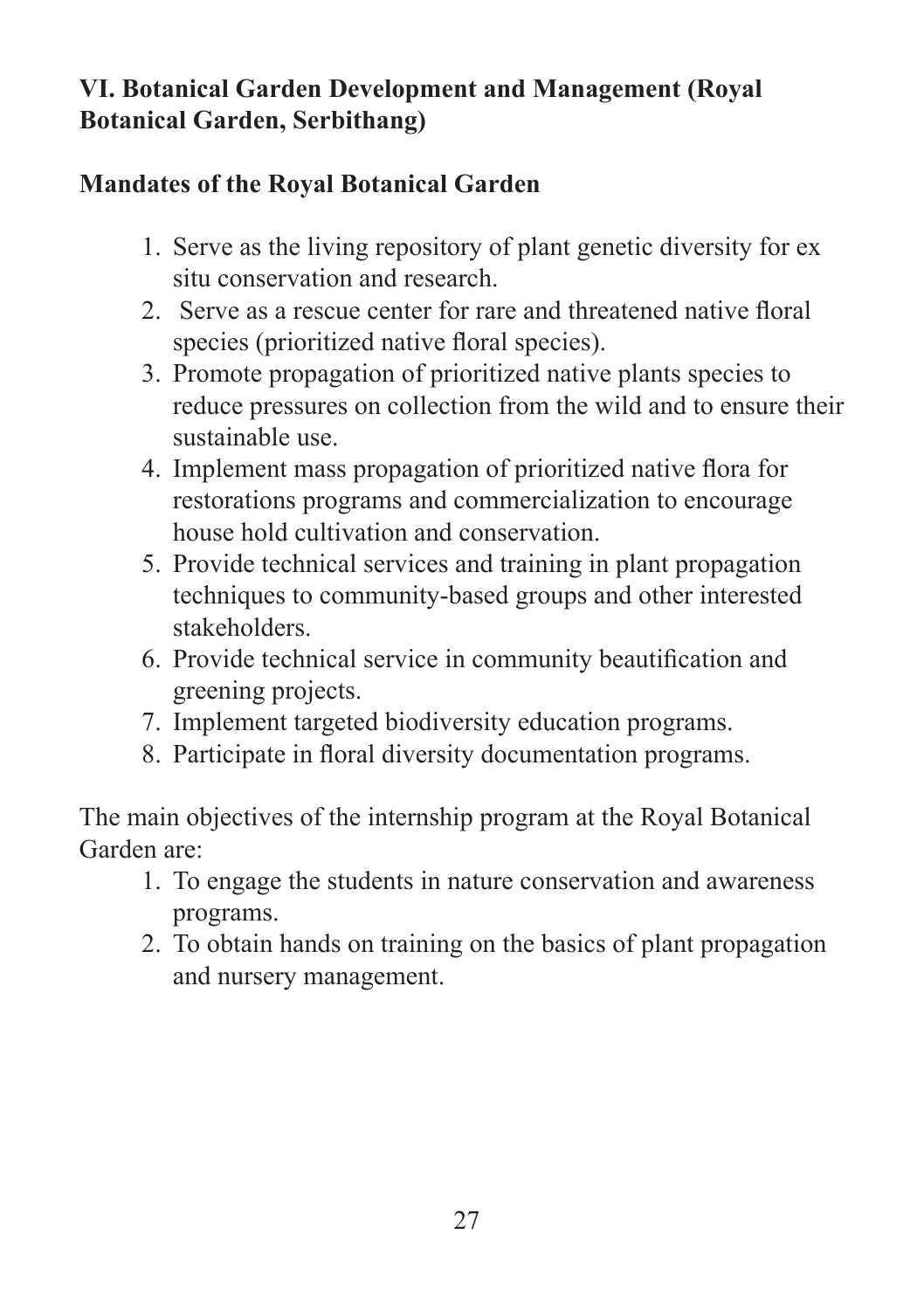# **Activities**

### **1. Plant propagation and nursery management.**

- a. Learn basics of plant propagation.
- b. Hands on training on different types of propagation methods.
- c. Learn basics of plant nursery management.
- d. Hands on training on nursery management.
- e. Learn basics of landscaping and beautification activities
- f. Hands on training on landscaping and beautification activities.
- g. Assist in tissue culture laboratory for micro-propagation of orchids.

Expected outcomes:

- Know the basics of plant propagation methods and plant nursery management.
- Propagate plants with different methods and care for the plants during their stay.
- Beautification of the garden.

### **2. Environmental education.**

- a. Learn how to guide visitors and students at the garden on the nature and flora of the garden.
- b. Learn how to guide visitors at the Biodiversity Interpretation Centre.

Expected outcomes:

- Be able to guide visitors of the garden.
- Be able to guide visitors at the Interpretation Centre.
- Share innovative nature guiding techniques.